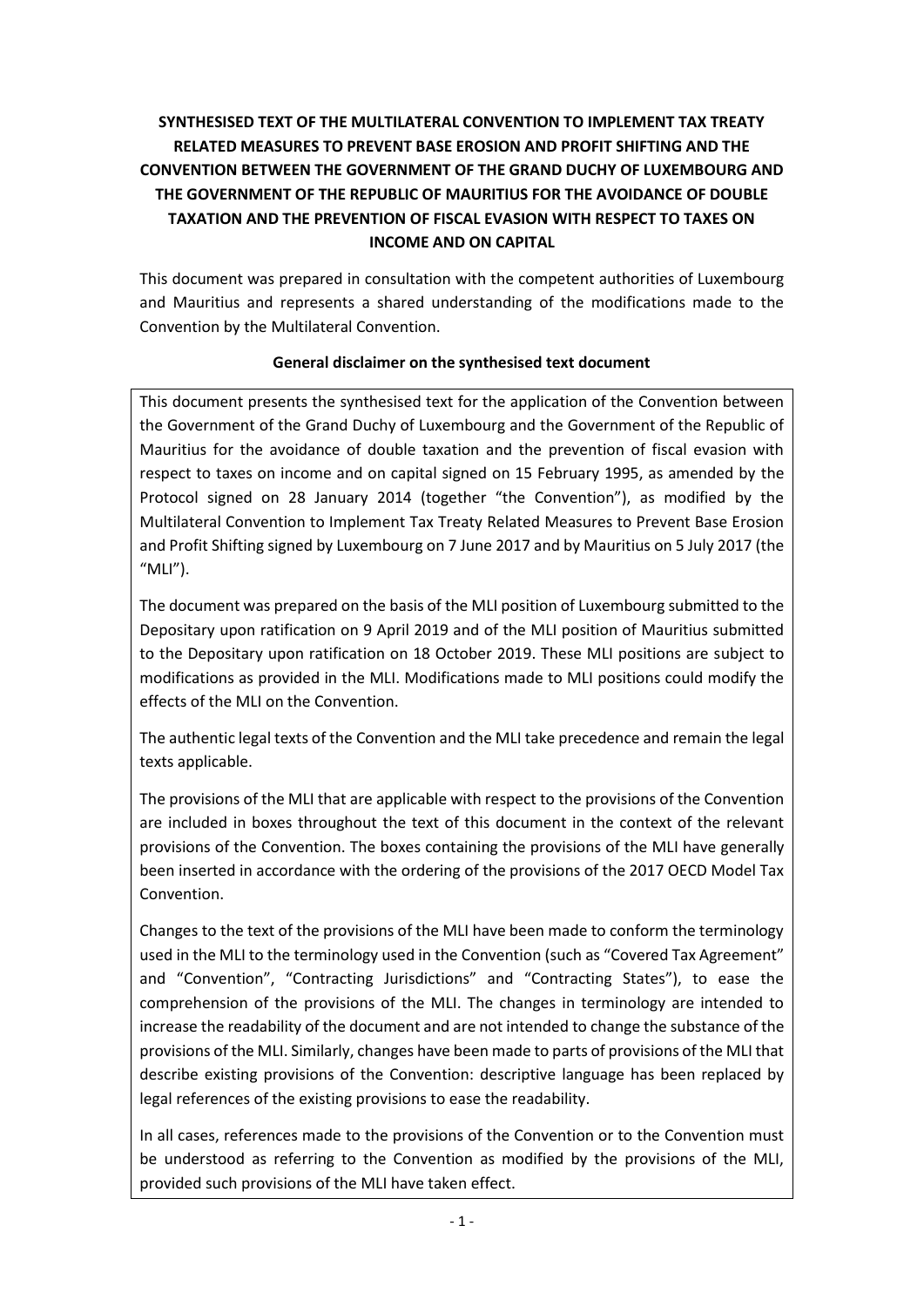# References

The authentic legal text of the Convention can be found at the following link:

# [impotsdirects.public.lu](https://impotsdirects.public.lu/fr.html)

The text of the MLI and the MLI position of Luxembourg submitted to the Depositary upon ratification on 9 April 2019 and of the MLI position of Mauritius submitted to the Depositary upon ratification on 18 October 2019 can be found on the MLI Depositary [\(OECD\) webpage.](https://www.oecd.org/tax/treaties/multilateral-convention-to-implement-tax-treaty-related-measures-to-prevent-beps.htm)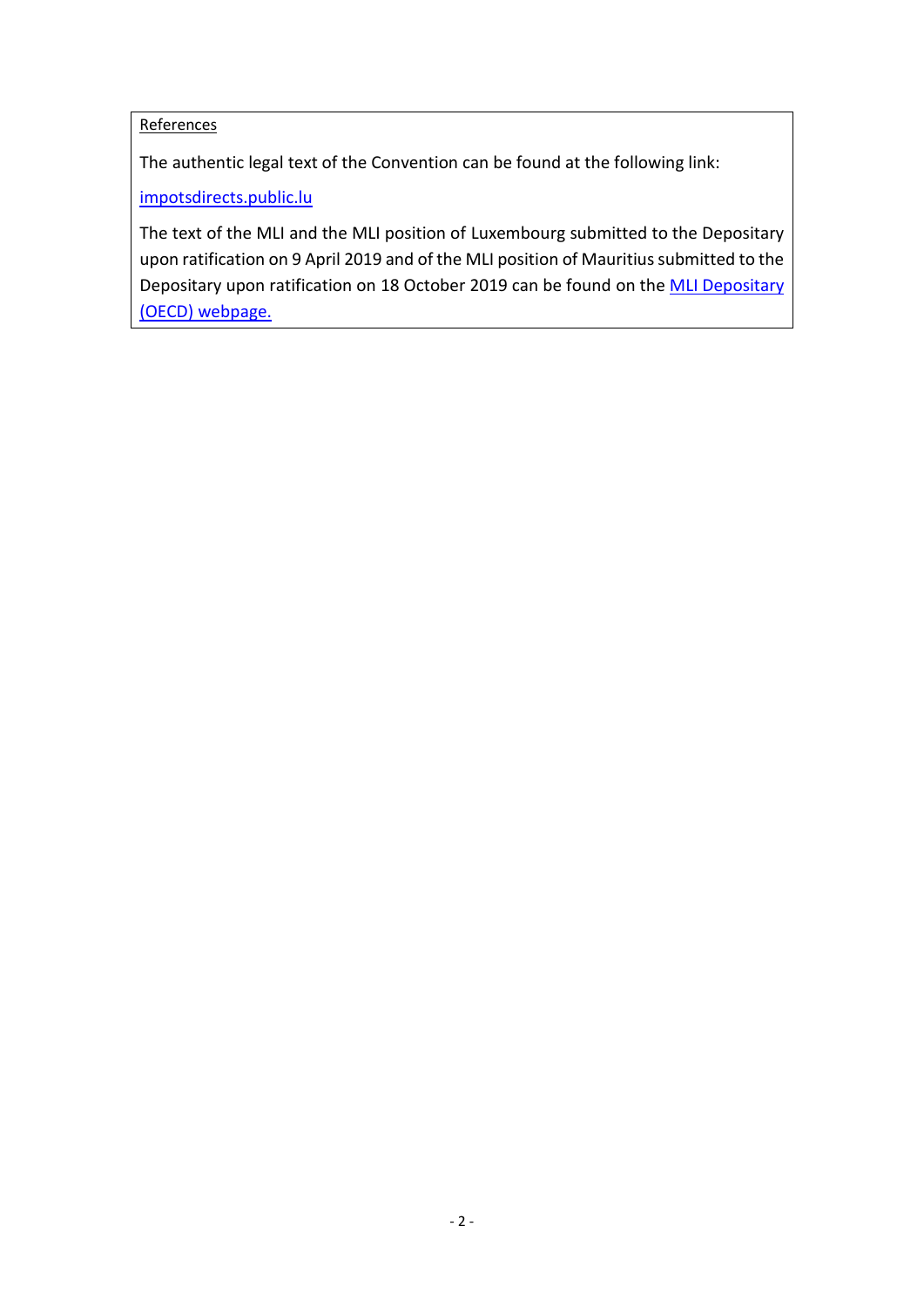### **Disclaimer on the entry into effect of the provisions of the MLI**

### Entry into Effect of the MLI Provisions

The provisions of the MLI applicable to this Convention do not take effect on the same dates as the original provisions of the Convention. Each of the provisions of the MLI could take effect on different dates, depending on the types of taxes involved (taxes withheld at source or other taxes levied) and on the choices made by Luxembourg and Mauritius in their MLI positions.

Dates of the deposit of instruments of ratification, acceptance or approval: 9 April 2019 for Luxembourg and 18 October 2019 for Mauritius.

Entry into force of the MLI: 1 August 2019 for Luxembourg and 1 February 2020 for Mauritius.

Unless it is stated otherwise elsewhere in this document, the provisions of the MLI have effect with respect to the Convention:

In Luxembourg:

- with respect of taxes withheld at source on amounts paid or credited to non-residents, where the event giving rise to such taxes occurs on or after 1 January 2021;
- with respect to all other taxes, for taxes levied with respect to taxable periods beginning on or after 1 August 2020.

In Mauritius:

- with respect of taxes withheld at source on amounts paid or credited to non-residents, where the event giving rise to such taxes occurs on or after 1 July 2020;
- with respect to all other taxes, for taxes levied with respect to taxable periods beginning on or after 1 August 2020.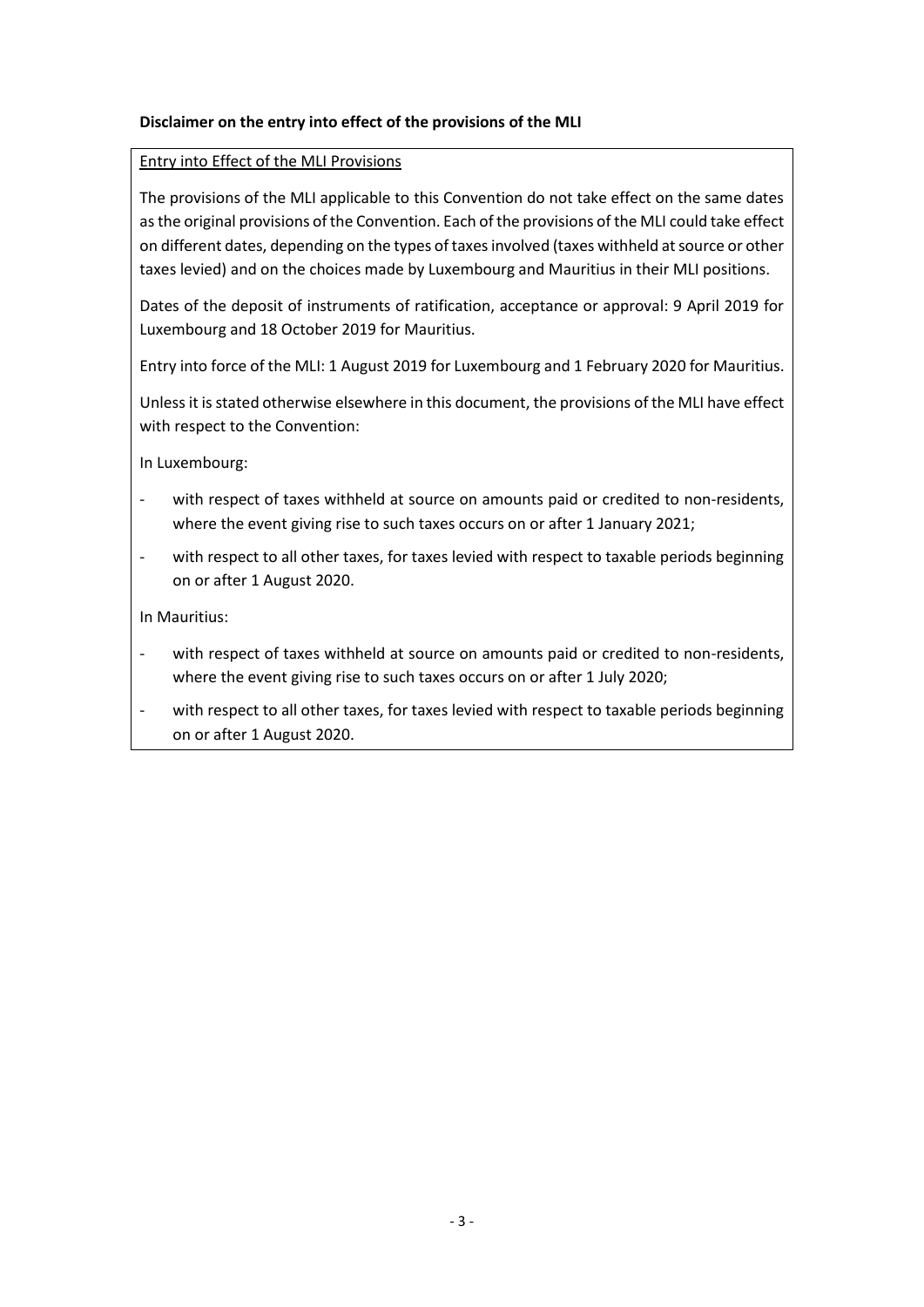### **CONVENTION BETWEEN**

# **THE GOVERNMENT OF THE GRAND DUCHY OF LUXEMBOURG AND THE GOVERNMENT OF THE REPUBLIC OF MAURITIUS FOR THE AVOIDANCE OF DOUBLE TAXATION AND THE PREVENTION OF FISCAL EVASION WITH RESPECT TO TAXES ON INCOME AND ON CAPITAL**

The Government of the Grand Duchy of Luxembourg and the Government of the Republic of Mauritius.

**[Replaced by paragraph 1 and paragraph 3 of Article 6 of the MLI]** [Desiring to conclude a Convention for the avoidance of double taxation and the prevention of fiscal evasion with respect to taxes on income and on capital;]

*The following paragraph 1 and paragraph 3 of Article 6 of the MLI replace the text referring to an intent to eliminate double taxation in the preamble of this Convention :*

ARTICLE 6 OF THE MLI – PURPOSE OF A COVERED TAX AGREEMENT

Desiring to further develop their economic relationship and to enhance their co-operation in tax matters,

Intending to eliminate double taxation with respect to the taxes covered by [*this Convention*] without creating opportunities for non-taxation or reduced taxation through tax evasion or avoidance (including through treaty-shopping arrangements aimed at obtaining reliefs provided in [*the Convention*] for the indirect benefit of residents of third jurisdictions),

Have agreed as follows:

### **Article 1**

### **Personal scope**

This Convention shall apply to persons who are residents of one or both of the Contracting States.

### **Article 2**

### **Taxes covered**

- (1) The existing taxes to which this Convention shall apply are:
	- (a) in Mauritius:

the income tax;

(hereafter referred to as "Mauritius tax")

- (b) in the Grand Duchy of Luxembourg:
	- (i) the income tax on individuals (l'impôt sur le revenu des personnes physiques);
	- (ii) the corporation tax (l'impôt sur le revenu des collectivités);
	- (iii) the capital tax (l'impôt sur la fortune);
	- (iv) the communal trade tax (l'impôt commercial communal);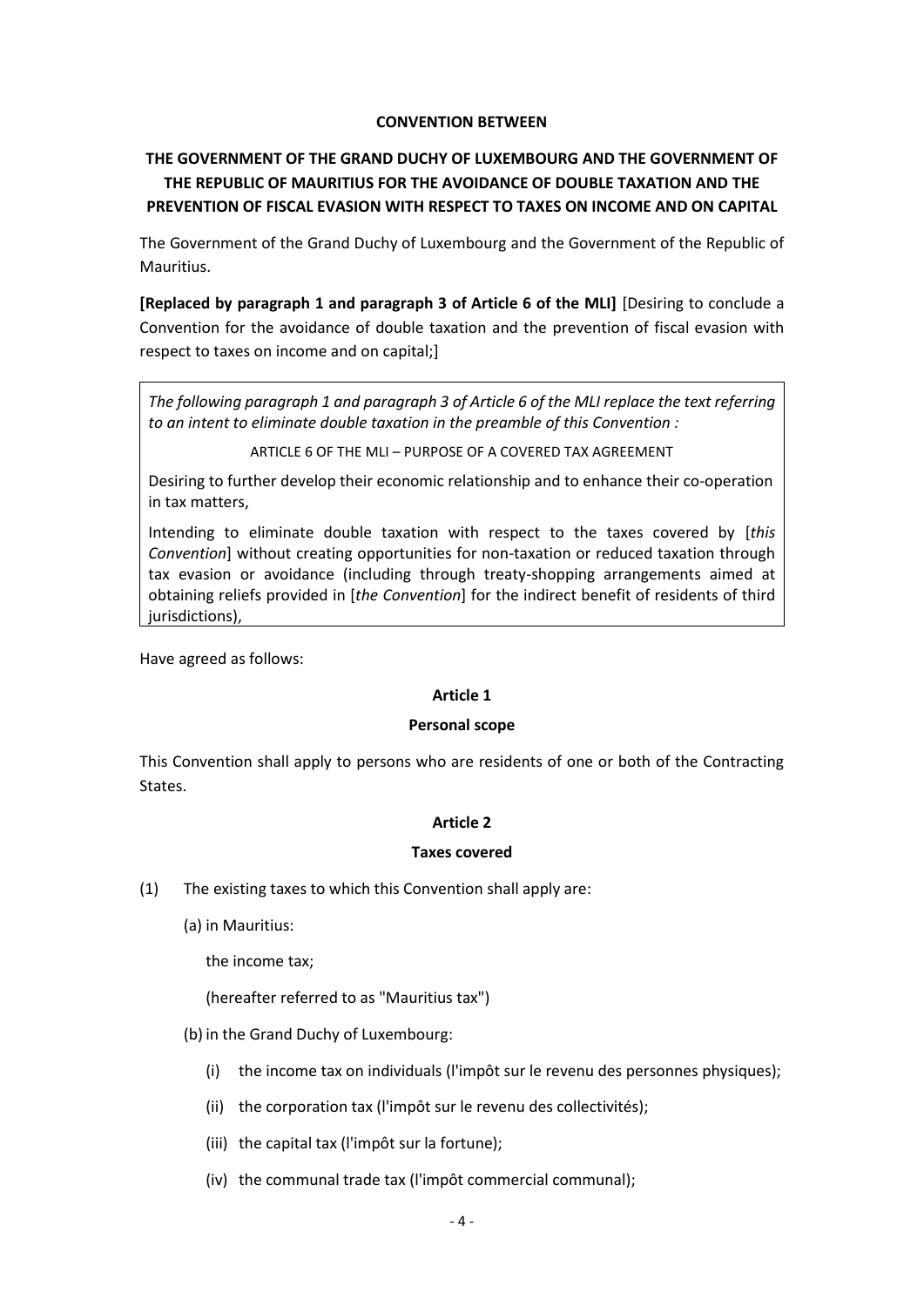(hereafter referred to as "Luxembourg tax").

- (2) This Convention shall also apply to any identical or substantially similar taxes which are imposed by either Contracting State after the date of signature of this Convention in addition to, or in place of, the existing taxes.
- (3) The competent authorities of the Contracting States shall notify each other of substantial changes which have been made in their respective taxation laws.

### **Article 3**

### **General definitions**

- (1) For the purposes of this Convention, unless the context otherwise requires:
	- (a) the term "Mauritius" means all the territories, including all the islands, which, in accordance with the laws of Mauritius, constitute the State of Mauritius and includes:
		- (i) the territorial sea of Mauritius; and
		- (ii) any area outside the territorial sea of Mauritius which in accordance with international law has been or may hereafter be designated, under the laws of Mauritius as an area, including the Continental Shelf, within which the rights of Mauritius with respect to the sea, the sea-bed and sub-soil and their natural resources may be exercised;
	- (b) the term "Luxembourg" means the territory of the Grand Duchy of Luxembourg;
	- (c) the term "national" means:
		- (i) any individual possessing the nationality or citizenship of a Contracting State;
		- (ii) any legal person, partnership, association and any other entity deriving its status as such from the laws in force in a Contracting State;
	- (d) the terms "a Contracting State" and "the other Contracting State" mean Mauritius or Luxembourg as the context requires;
	- (e) the term "person" includes an individual, a trust, a company and any other body of persons;
	- (f) the term "company" means any body corporate or any entity which is treated as a company or body corporate for tax purposes;
	- (g) the terms "enterprise of a Contracting State" and "enterprise of the other Contracting State" mean respectively an enterprise carried on by a resident of a Contracting State and an enterprise carried on by a resident of the other Contracting State;
	- (h) the term "international traffic" means any transport by a ship or aircraft operated by an enterprise which has its place of effective management in a Contracting State,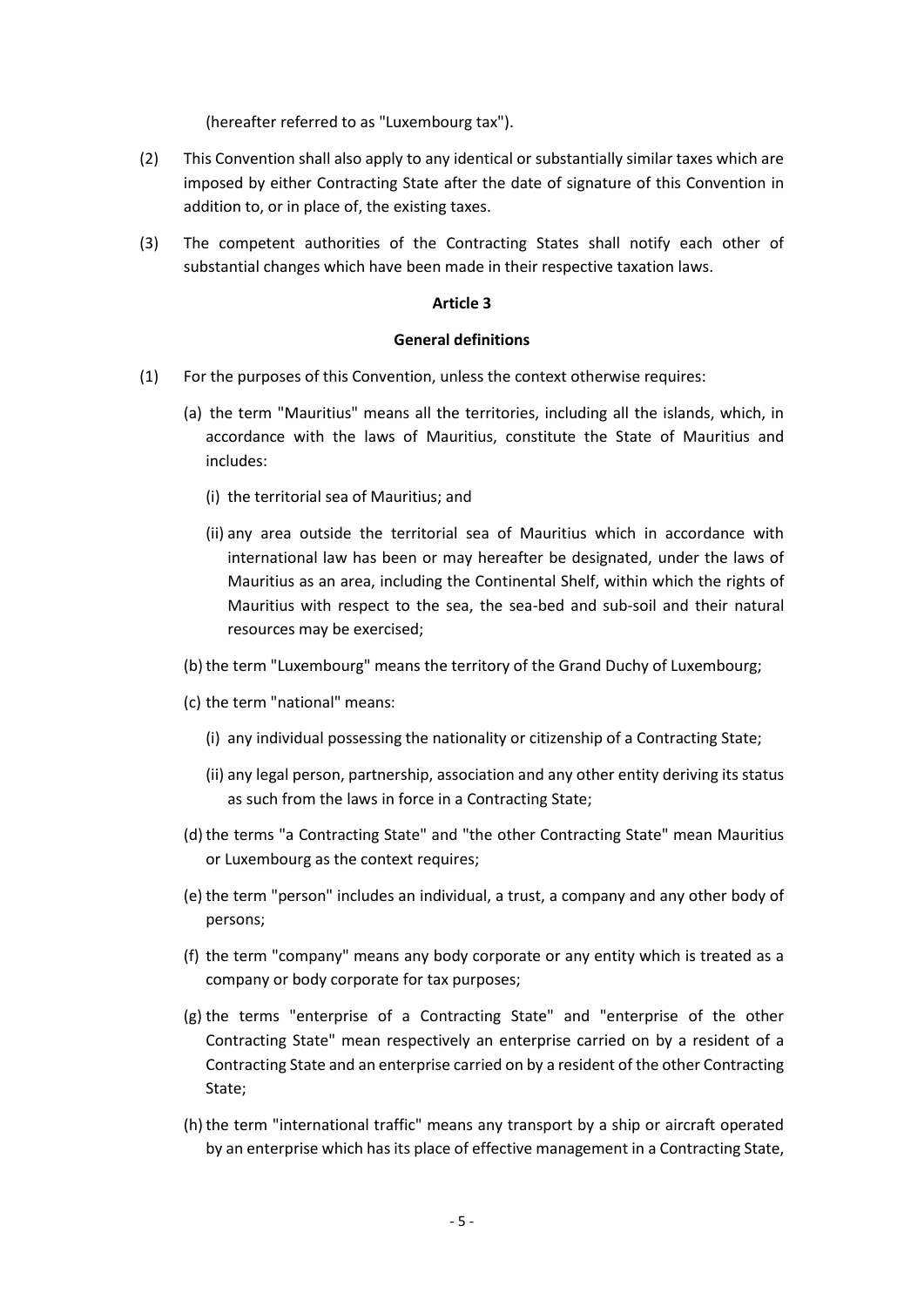except when the ship or aircraft is operated solely between places in the other Contracting State;

- (i) the term "competent authority" means, in the case of Mauritius, the Minister of Finance or his authorized representative, and in the case of Luxembourg, the Minister of Finance or his authorized representative;
- (j) the term "tax" means Mauritius tax or Luxembourg tax as the context requires.
- (2) As regards the application of the Convention by a Contracting State any term not defined therein shall, unless the context otherwise requires, have the meaning which it has under the laws of that State concerning the taxes to which the Convention applies.

### **Article 4**

### **Resident**

- (1) For the purposes of this Convention, the term "resident of a Contracting State" means, subject to the provisions of paragraphs (2) and (3), any person who, under the laws of that State, is liable to tax therein by reason of his domicile, residence, place of management or any other criterion of a similar nature. But this term does not include any person who is liable to tax in that State in respect only of income from sources in that State or capital situated therein. The terms "resident of Mauritius" and "resident of Luxembourg" shall be construed accordingly.
- (2) Where by reason of the provisions of paragraph (1) an individual is a resident of both Contracting States, his status shall be determined in accordance with the following rules:
	- (a) he shall be deemed to be a resident of the Contracting State in which he has a permanent home available to him; if he has a permanent home available to him in both Contracting States, he shall be deemed to be a resident of the Contracting State with which his personal and economic relations are closer (centre of vital interests);
	- (b) if the Contracting State in which he has his centre of vital interests cannot be determined, or if he has not a permanent home available to him in either Contracting State, he shall be deemed to be a resident of the Contracting State in which he has an habitual abode;
	- (c) if he has an habitual abode in both Contracting States or in neither of them, he shall be deemed to be a resident of the Contracting State of which he is a national;
	- (d) if he is a national of both Contracting States or of neither of them, the competent authorities of the Contracting States shall settle the question by mutual agreement.
- (3) Where by reason of the provisions of paragraph (1) a person other than an individual is a resident of both Contracting States, then it shall be deemed to be a resident of the Contracting State in which its place of effective management is situated.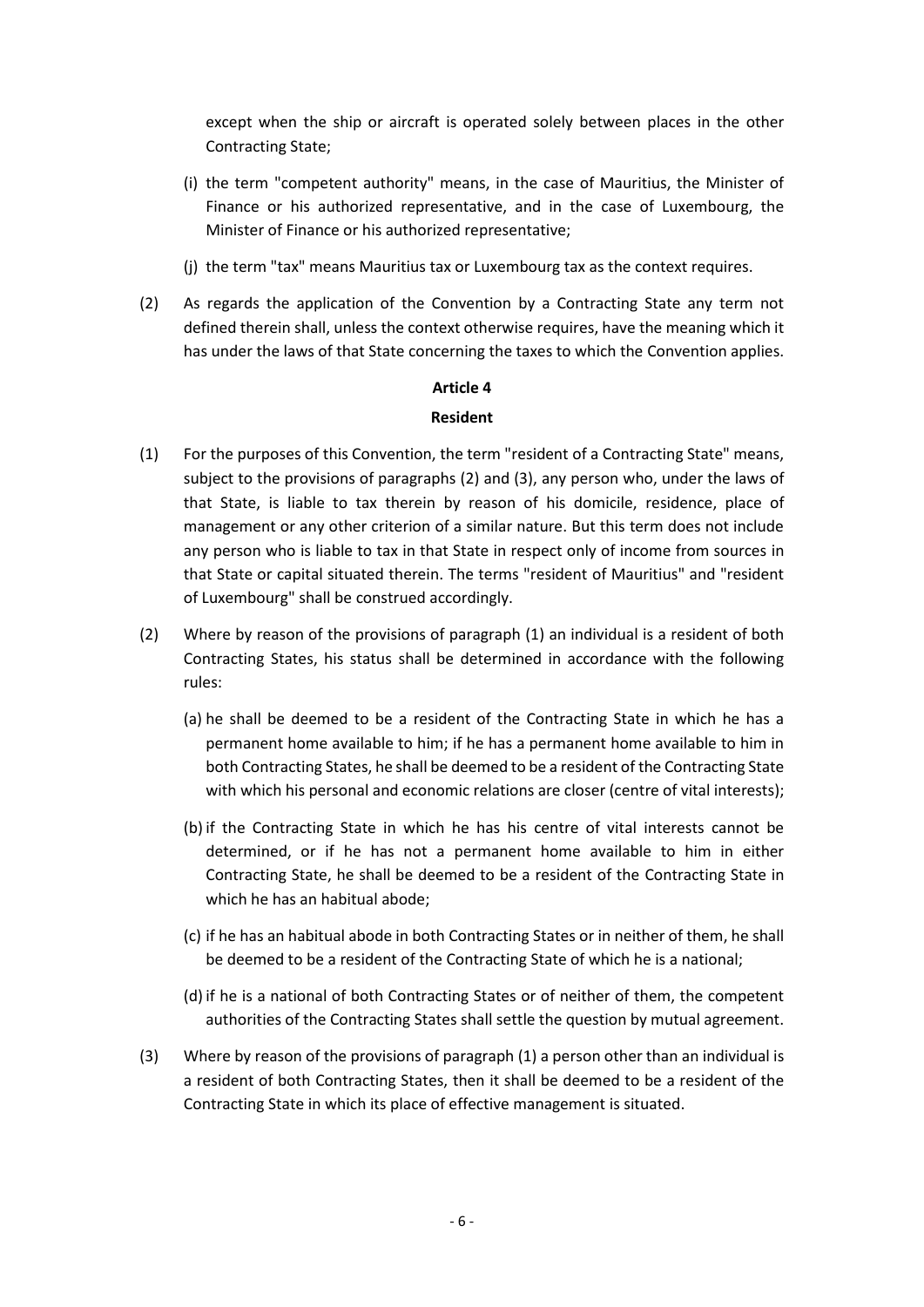#### **Permanent establishment**

- (1) For the purposes of this Convention, the term "permanent establishment" means a fixed place of business through which the business of an enterprise is wholly or partly carried on.
- (2) The term "permanent establishment" shall include especially:
	- (a) a place of management;
	- (b) a branch;
	- (c) an office;
	- (d) a factory;
	- (e) a workshop;
	- (f) a warehouse, in relation to a person providing storage facilities for others;
	- (g) a mine, an oil or gas well, a quarry or any other place of extraction of natural resources;
	- (h) an installation or structure used for the exploration of natural resources;
	- (i) a farm or plantation.
- (3) A building site or construction or assembly project, or supervisory activities in connection therewith, constitutes a permanent establishment only if the site, project or activity lasts more than six months.
- (4) Notwithstanding the preceding provisions, the term "permanent establishment" shall be deemed not to include:
	- (a) the use of facilities solely for the purpose of storage, display or delivery of goods or merchandise belonging to the enterprise;
	- (b)the maintenance of a stock of goods or merchandise belonging to the enterprise solely for the purpose of storage, display or delivery;
	- (c) the maintenance of a stock of goods or merchandise belonging to the enterprise solely for the purpose of processing by another enterprise;
	- (d) the maintenance of a fixed place of business solely for the purpose of purchasing goods or merchandise or of collecting information, for the enterprise;
	- (e) the maintenance of a fixed place of business solely for the purpose of advertising, for the supply of information, for scientific research or for similar activities which have a preparatory or auxiliary character, for the enterprise;
	- (f) the maintenance of a fixed place of business solely for any combination of activities mentioned in sub-paragraphs (a) to (e), subject to the overall activity of the fixed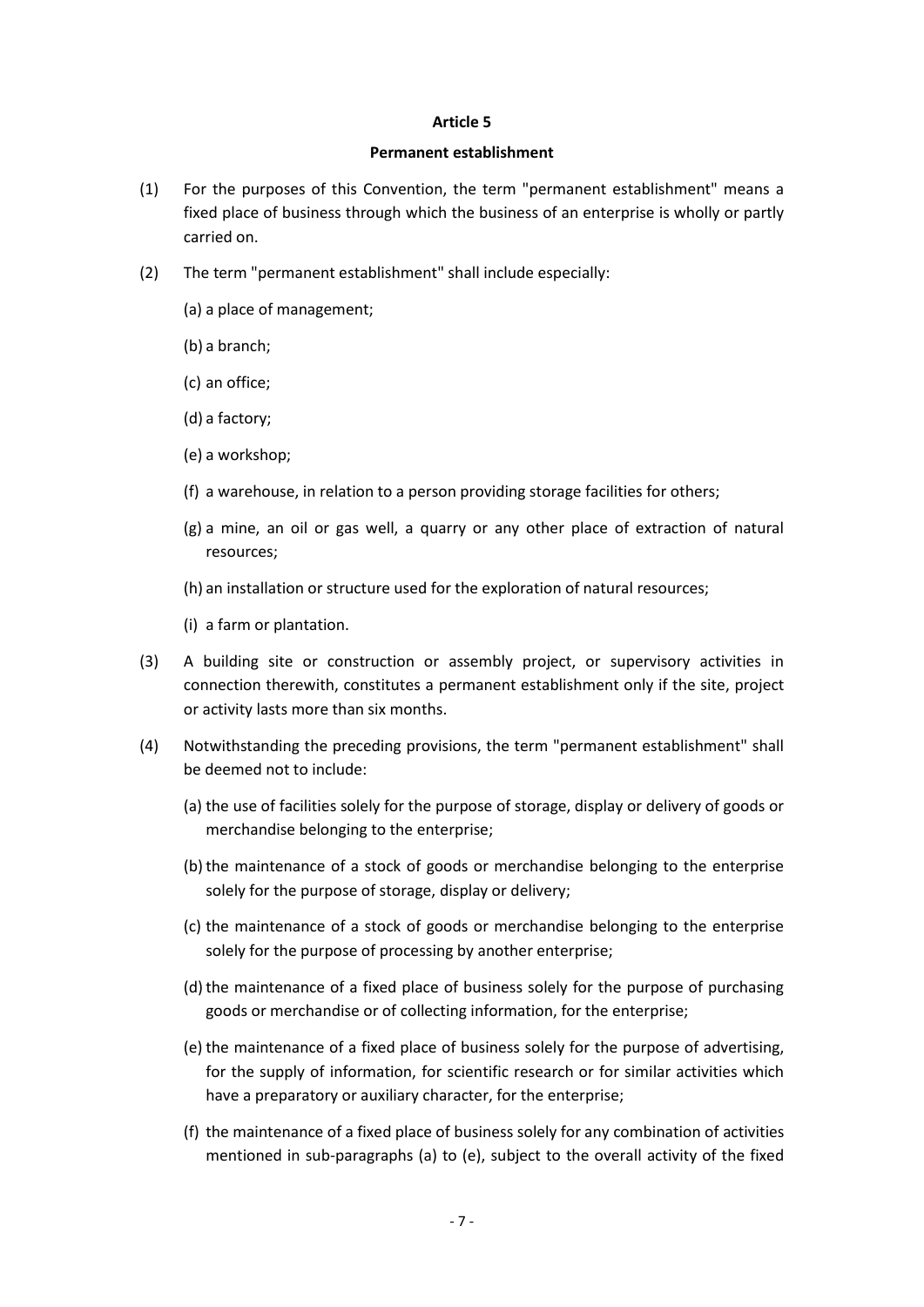place of business resulting from this combination being of a preparatory or auxiliary character.

- (5) Notwithstanding the provisions of paragraphs (1) and (2), where a person other than an agent of an independent status to whom paragraph (6) applies - is acting on behalf of an enterprise and has, and habitually exercises, in a Contracting State an authority to conclude contracts in the name of the enterprise, that enterprise shall be deemed to have a permanent establishment in that State in respect of any activities which that person undertakes for the enterprise, unless the activities of such person are limited to those mentioned in paragraph (4) which, if exercised through a fixed place of business, would not make this fixed place of business a permanent establishment under the provisions of that paragraph.
- (6) An enterprise of a Contracting State shall not be deemed to have a permanent establishment in the other Contracting State merely because it carries on business in that other State through a broker, a general commission agent or any other agent of an independent status, where such persons are acting in the ordinary course of their business. An agent shall not be regarded as of an independent status if the agent acts exclusively or almost exclusively for the enterprise.
- (7) The fact that a company which is a resident of a Contracting State controls or is controlled by a company which is a resident of the other Contracting State, or which carries on business in that other State (whether through a permanent establishment or otherwise), shall not of itself constitute either company a permanent establishment of the other.

# **Article 6**

# **Income from immovable property**

- (1) Income derived by a resident of a Contracting State from immovable property (including income from agriculture or forestry) situated in the other Contracting State may be taxed in that other State.
- (2) (a) The term "immovable property" shall, subject to the provisions of sub-paragraph (b), be defined in accordance with the law of the Contracting State in which the property in question is situated;
	- (b) the term "immovable property" shall in any case include property accessory to immovable property, livestock and equipment used in agriculture and forestry, rights to which the provisions of general law respecting landed property apply, usufruct of immovable property and rights to variable or fixed payments as consideration for the working of, or the right to work, mineral deposits, sources and other natural resources; ships, boats and aircraft shall not be regarded as immovable property.
- (3) The provisions of paragraph (1) shall apply to income derived from the direct use, letting or use in any other form of immovable property.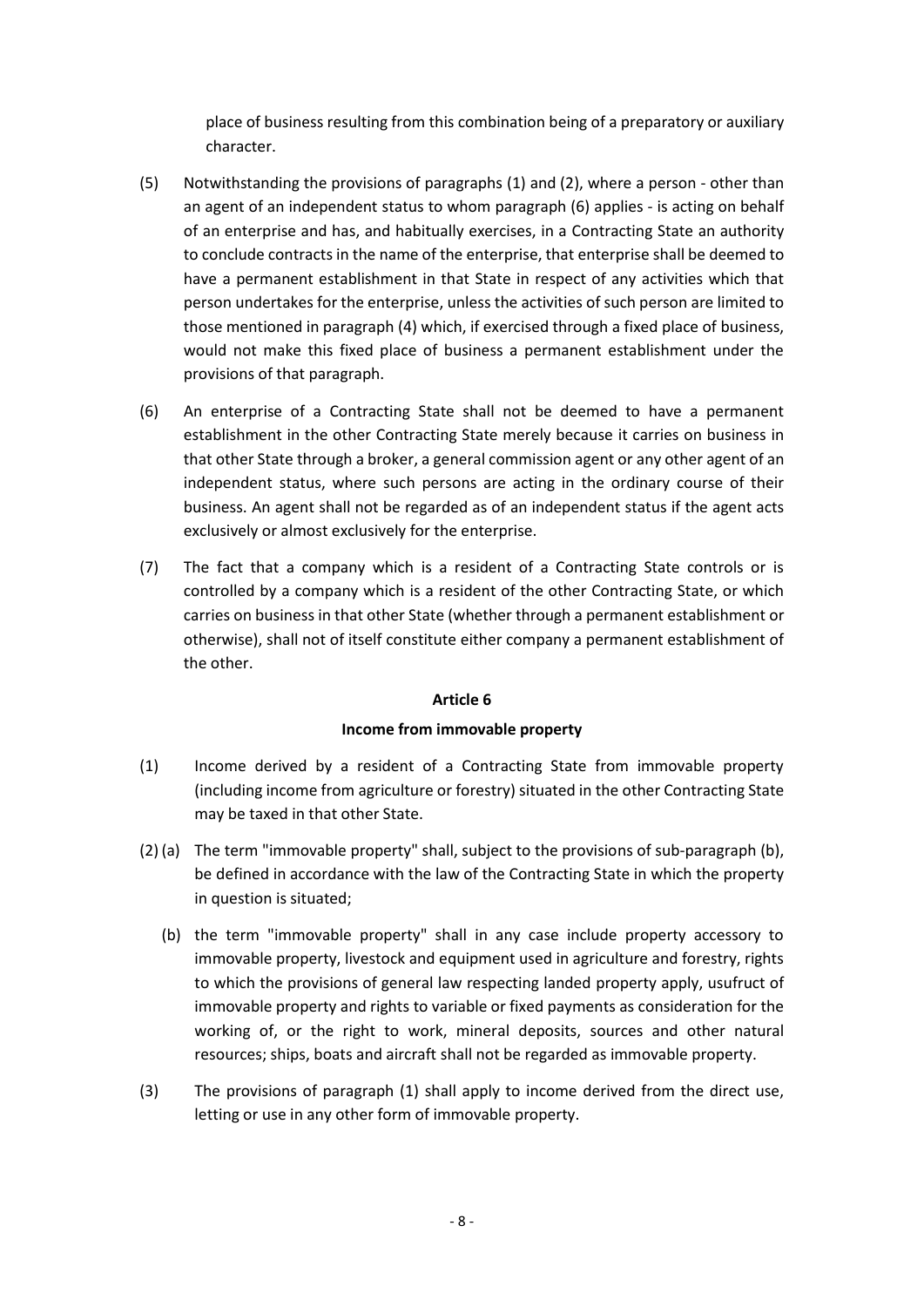(4) The provisions of paragraphs (1) and (3) shall also apply to the income from immovable property of an enterprise and to income from immovable property used for the performance of independent personal services.

### **Article 7**

### **Business profits**

- (1) The profits of an enterprise of a Contracting State shall be taxable only in that State unless the enterprise carries on business in the other Contracting State through a permanent establishment situated therein. If the enterprise carries on business as aforesaid, the profits of the enterprise may be taxed in the other State, but only so much of them as is attributable to that permanent establishment.
- (2) Subject to the provisions of paragraph (3), where an enterprise of a Contracting State carries on business in the other Contracting State through a permanent establishment situated therein, there shall in each Contracting State be attributed to that permanent establishment the profits which it might be expected to make if it were a distinct and separate enterprise engaged in the same or similar activities under the same or similar conditions and dealing at arm's length with the enterprise of which it is a permanent establishment.
- (3) In determining the profits of a permanent establishment, there shall be allowed as deductions all expenses of the enterprise which are incurred for the purposes of the permanent establishment, including executive and general administrative expenses so incurred, whether in the Contracting State in which the permanent establishment is situated or elsewhere. However, no such deduction shall be allowed in respect of amounts, if any, paid (otherwise than towards reimbursement of actual expenses) by the permanent establishment to the head office of the enterprise or any of its other offices, by way of royalties, fees or other similar payments in return for the use of patents or other rights, or by way of commission for specific services performed or for management, or, except in the case of a banking enterprise, by way of interest on moneys lent to the permanent establishment.

Likewise no account shall be taken, in determining the profits of permanent establishment, of amounts charged (otherwise than towards reimbursement of actual expenses), by the permanent establishment to the head office of the enterprise or any of its other offices, by way of royalties, fees or other similar payments in return for the use of patents or other rights, or by way of commission for specific services performed or for management, or, except in the case of a banking enterprise, by way of interest on moneys lent to the head office of the enterprise or any of its other offices.

(4) Insofar as it has been customary in a Contracting State to determine the profits to be attributed to a permanent establishment on the basis of an apportionment of the total profits of the enterprise to its various parts, nothing in paragraph (2) shall preclude that Contracting State from determining the profits to be taxed by such an apportionment as may be customary; the method of apportionment adopted shall, however, be such that the result shall be in accordance with the principles contained in this Article.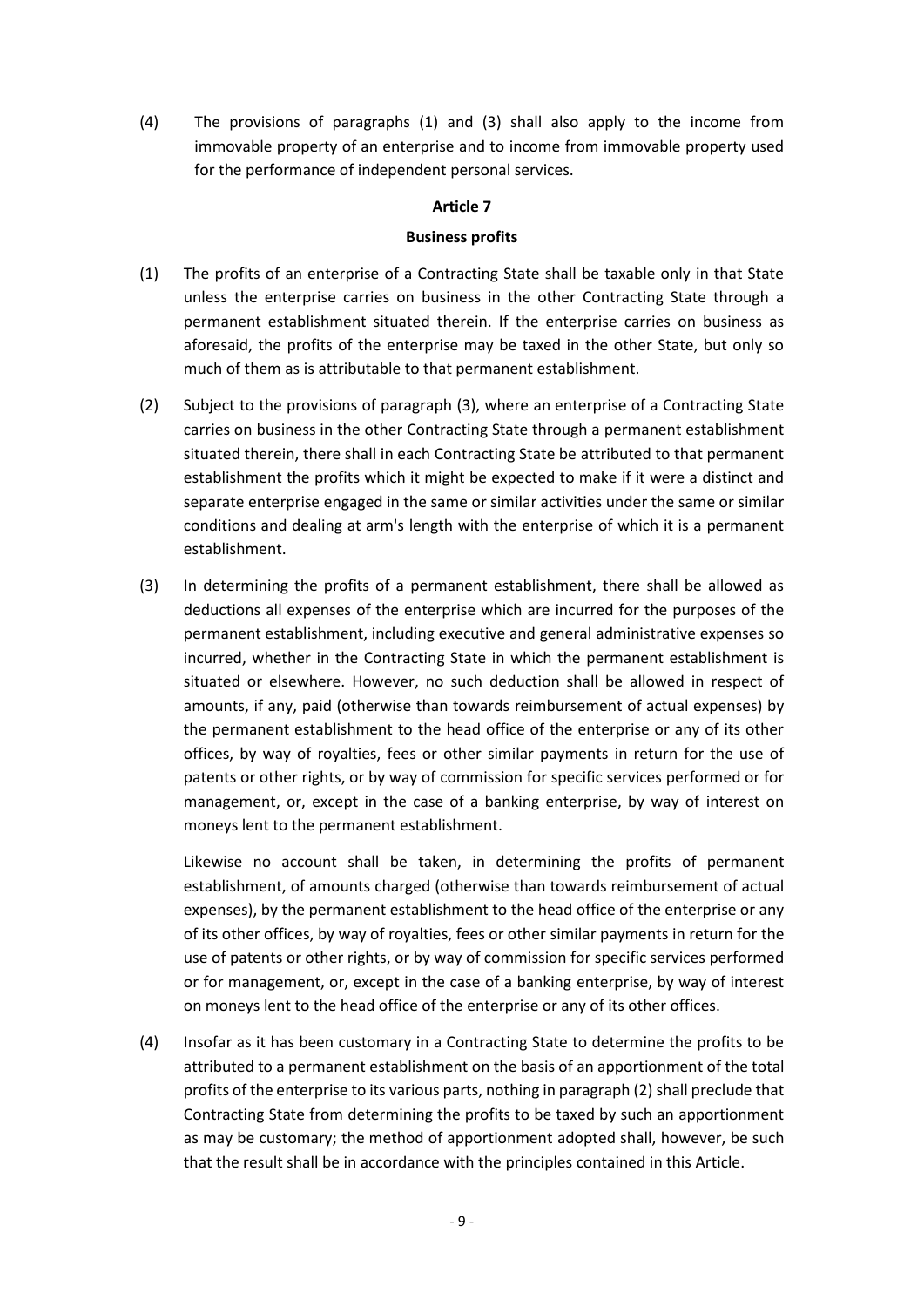- (5) No profits shall be attributed to a permanent establishment by reason of the mere purchase by that permanent establishment of goods or merchandise for the enterprise.
- (6) For the purposes of the preceding paragraphs, the profits to be attributed to the permanent establishment shall be determined by the same method year by year unless there is good and sufficient reason to the contrary.
- (7) Where profits include items of income which are dealt with separately in other Articles of this Convention, then the provisions of those Articles shall not be affected by the provisions of this Article.

### **Shipping and air transport**

- (1) Profits from the operation of ships or aircraft in international traffic shall be taxable only in the Contracting State in which the place of effective management of the enterprise is situated.
- (2) If the place of effective management of a shipping enterprise is aboard a ship then it shall be deemed to be situated in the Contracting State in which the home harbour of the ship is situated, or, if there is no such home harbour, in the Contracting State of which the operator of the ship is a resident.
- (3) The provisions of paragraph (1) shall also apply to profits from the participation in a pool, a joint business or an international operating agency.

# **Article 9**

# **Associated enterprises**

- (1) Where:
	- (a) an enterprise of a Contracting State participates directly or indirectly in the management, control or capital of an enterprise of the other Contracting State, or
	- (b)the same persons participate directly or indirectly in the management, control or capital of an enterprise of a Contracting State and an enterprise of the other Contracting State,

and in either case conditions are made or imposed between the two enterprises in their commercial or financial relations which differ from those which would be made between independent enterprises, then any profits which would, but for those conditions, have accrued to one of the enterprises, but, by reason of those conditions, have not so accrued, may be included in the profits of that enterprise and taxed accordingly.

(2) **[Replaced by paragraph 1 of Article 17 of the MLI]** [Where a Contracting State includes, in accordance with the provisions of paragraph (1), in the profits of an enterprise of that Contracting State - and taxes accordingly - profits on which an enterprise of the other Contracting State has been charged to tax in that other Contracting State and where the competent authorities of the Contracting States agree, upon consultation, that all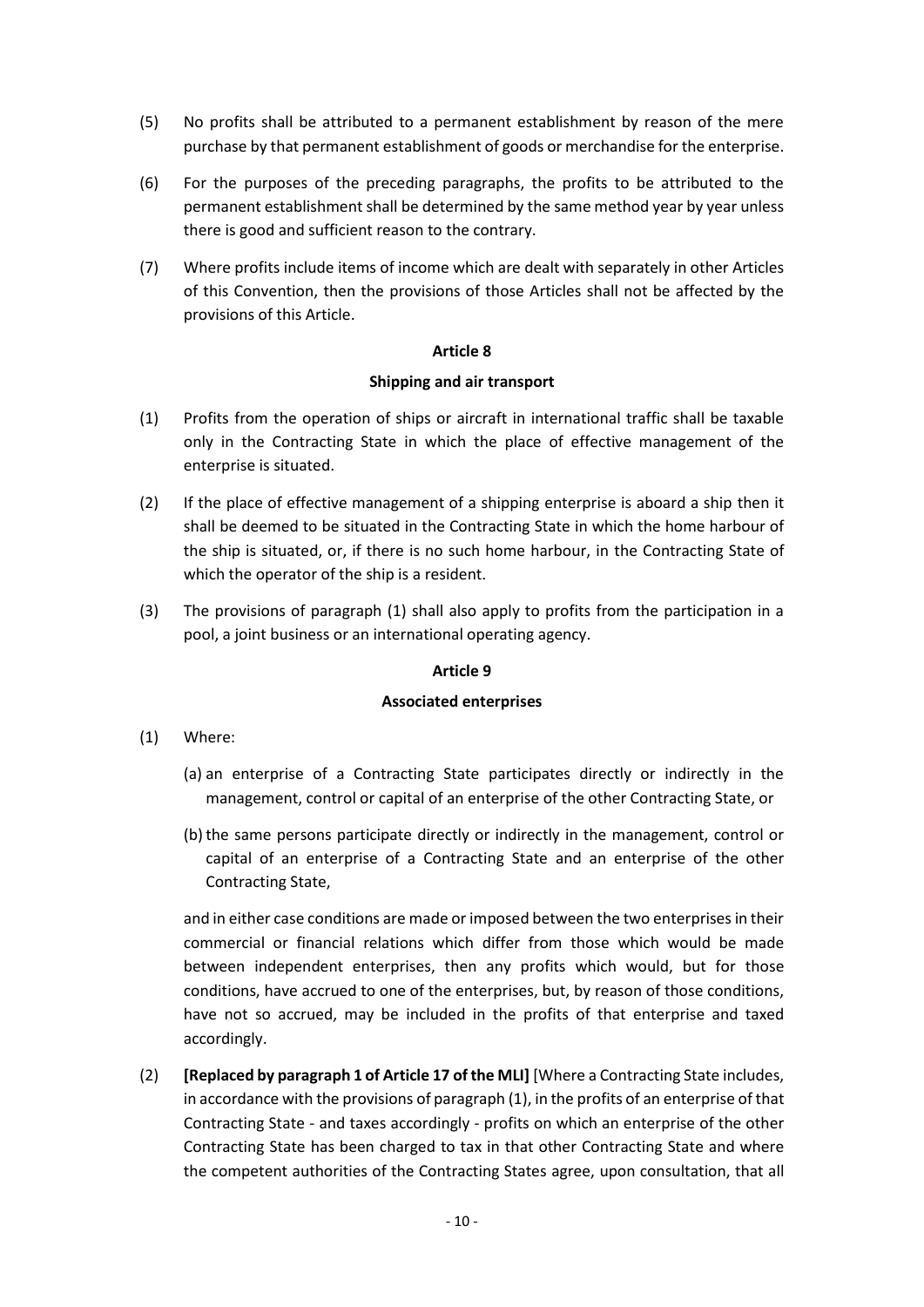or part of the profits so included are profits which would have accrued to the enterprise of the first-mentioned Contracting State if the conditions made between the two enterprises had been those which would have been made between independent enterprises, then that other Contracting State shall make an appropriate adjustment to the amount of the tax charged therein on those agreed profits. In determining such adjustment, due regard shall be had to the other provisions of this Convention.]

*The following paragraph 1 of Article 17 of the MLI replaces paragraph (2) of Article 9 of this Convention:* 

ARTICLE 17 OF THE MLI – CORRESPONDING ADJUSTMENTS

Where a [*Contracting State*] includes in the profits of an enterprise of that [*Contracting State*] — and taxes accordingly — profits on which an enterprise of the other [Contracting State] has been charged to tax in that other [*Contracting State*] and the profits so included are profits which would have accrued to the enterprise of the firstmentioned [*Contracting State*] if the conditions made between the two enterprises had been those which would have been made between independent enterprises, then that other [*Contracting State*] shall make an appropriate adjustment to the amount of the tax charged therein on those profits. In determining such adjustment, due regard shall be had to the other provisions of [*the Convention*] and the competent authorities of the [*Contracting States*] shall if necessary consult each other.

# **Article 10**

# **Dividends**

- (1) Dividends paid by a company which is a resident of a Contracting State to a resident of the other Contracting State may be taxed in that other State.
- (2) However, such dividends may also be taxed in the Contracting State of which the company paying the dividends is a resident and according to the laws of that State, but if the recipient is the beneficial owner of the dividends, the tax so charged shall not exceed:
	- (a) 5 per cent of the gross amount of the dividends if the beneficial owner is a company which holds directly at least 10 per cent of the capital of the company paying the dividends;
	- (b) 10 per cent of the gross amount of the dividends in all other cases.

This paragraph shall not affect the taxation of the company in respect of the profits out of which the dividends are paid.

(3) The term "dividends" as used in this Article means income from shares, "jouissance" shares or "jouissance" rights, mining shares, founders' shares or other rights, not being debt-claims, participating in profits, as well as income from other corporate rights which is subjected to the same taxation treatment as income from shares by the laws of the Contracting State of which the company making the distribution is a resident.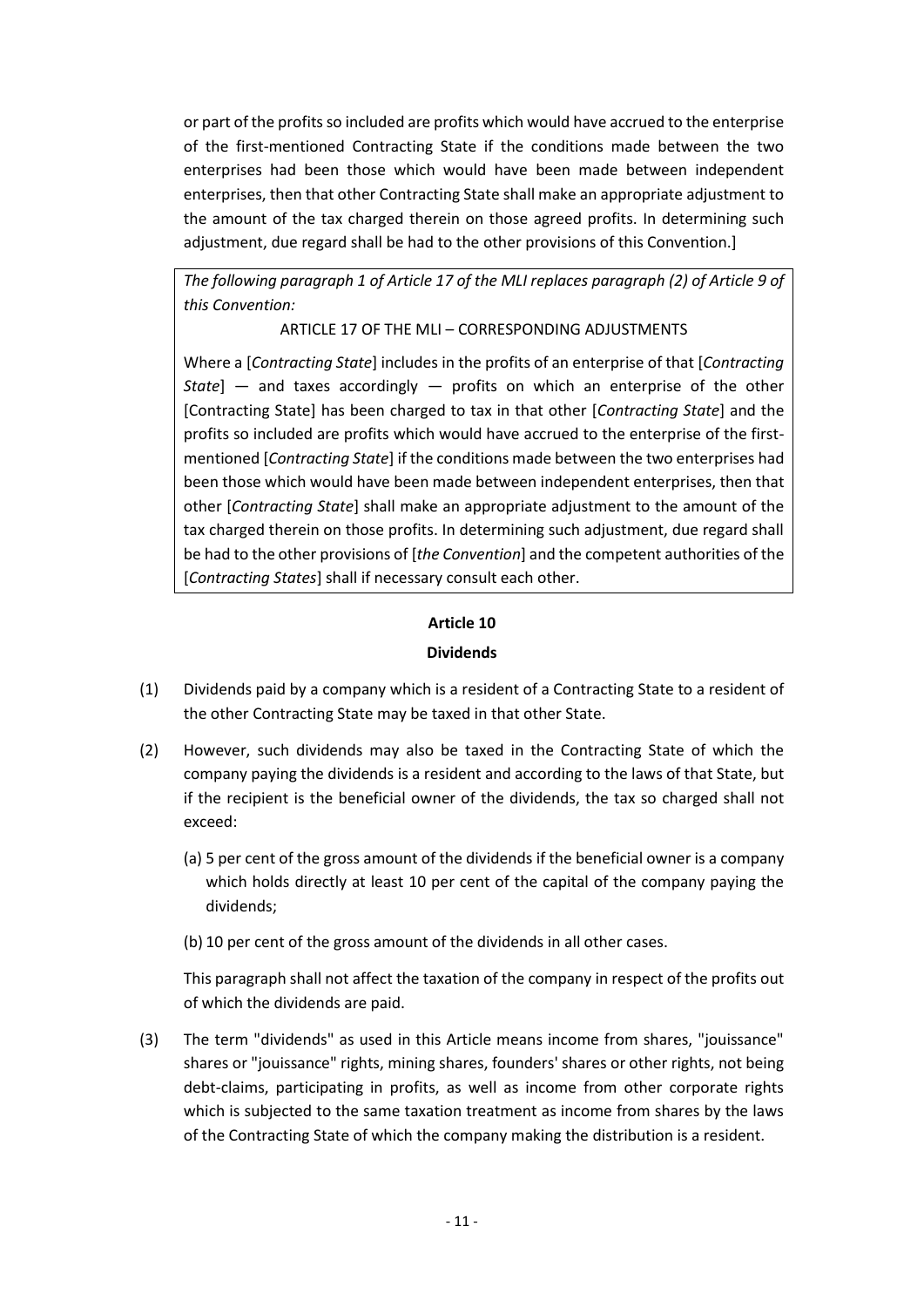- (4) The provisions of paragraphs (1) and (2) shall not apply if the beneficial owner of the dividends, being a resident of a Contracting State, carries on business in the other Contracting State of which the company paying the dividends is a resident, through a permanent establishment situated therein, or performs in that other State independent personal services from a fixed base situated therein, and the holding in respect of which the dividends are paid is effectively connected with such permanent establishment or fixed base. In such case the provisions of Article 7 or Article 14, as the case may be, shall apply.
- (5) Where a company which is a resident of a Contracting State derives profits or income from the other Contracting State, that other State may not impose any tax on the dividends paid by the company, except insofar as such dividends are paid to a resident of that other State or insofar as the holding in respect of which the dividends are paid is effectively connected with a permanent establishment or a fixed base situated in that other State, nor subject the company's undistributed profits to a tax on the company's undistributed profits, even if the dividends paid or the undistributed profits consist wholly or partly of profits or income arising in such other State.

### **Interest**

- (1) Interest arising in a Contracting State and paid to a resident of the other Contracting State shall be taxable only in that other State if such resident is the beneficial owner of the interest.
- (2) The term "interest" as used in this Article means income from debt-claims of every kind, whether or not secured by mortgage and whether or not carrying a right to participate in the debtor's profits, and in particular, income from government securities and income from bonds or debentures, including premiums and prizes attaching to such securities, bonds or debentures. Penalty charges for late payment shall not be regarded as interest for the purpose of this Article.
- (3) The provisions of paragraph (1) shall not apply if the beneficial owner of the interest, being a resident of a Contracting State, carries on business in the other Contracting State in which the interest arises, through a permanent establishment situated therein, or performs in that other State independent personal services from a fixed base situated therein, and the debt-claim in respect of which the interest is paid is effectively connected with such permanent establishment or fixed base. In such case the provisions of Article 7 or Article 14, as the case may be, shall apply.
- (4) Where, by reason of a special relationship between the payer and the beneficial owner or between both of them and some other person, the amount of the interest, having regard to the debt-claim for which it is paid, exceeds the amount which would have been agreed upon by the payer and the beneficial owner in the absence of such relationship, the provisions of this Article shall apply only to the last-mentioned amount. In such case, the excess part of the payments shall remain taxable according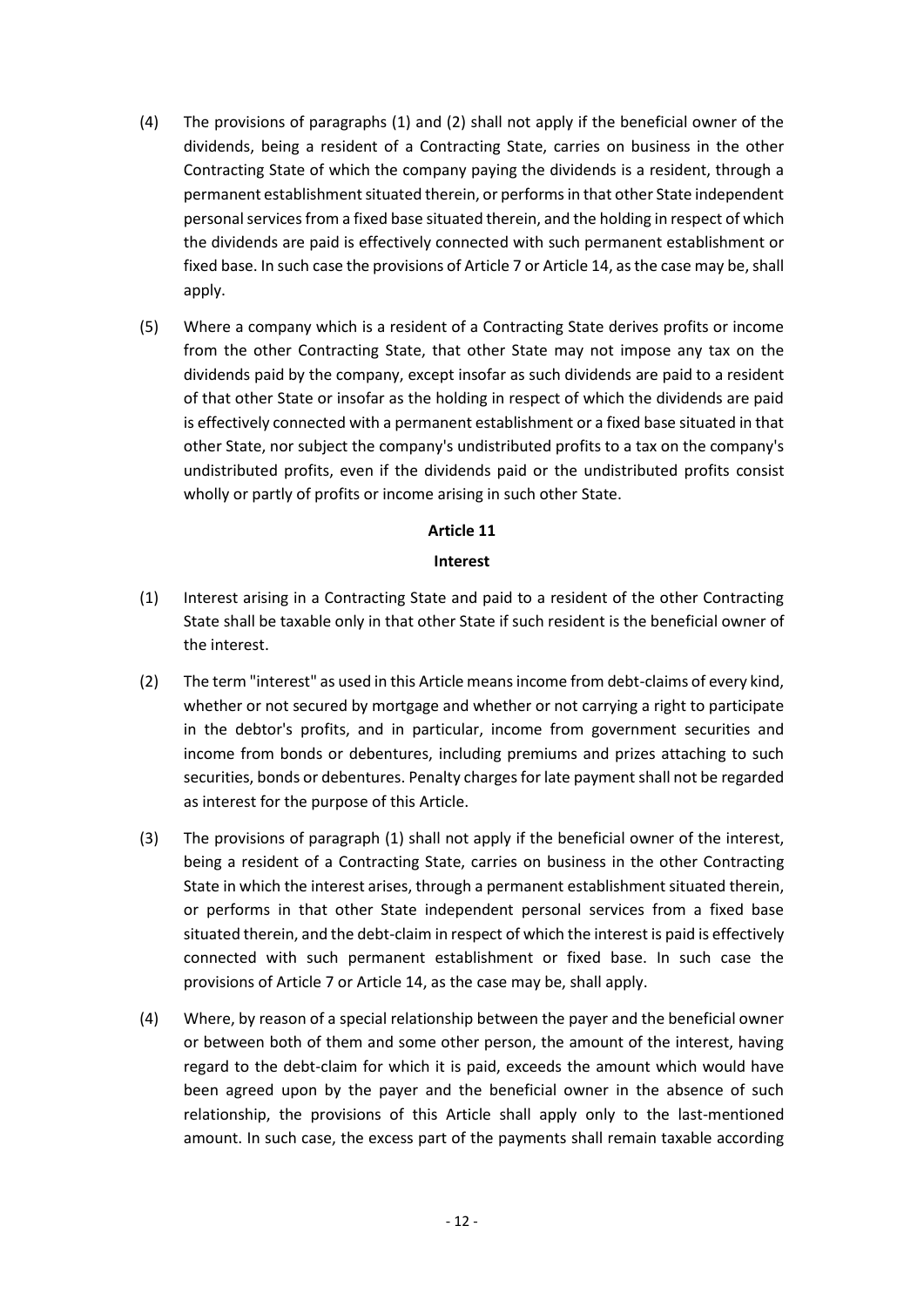to the laws of each Contracting State, due regard being had to the other provisions of this Convention.

# **Article 12**

# **Royalties**

- (1) Royalties arising in a Contracting State and paid to a resident of the other Contracting State shall be taxable only in that other State if such resident is the beneficial owner of the royalties.
- (2) The term "royalties" as used in this Article means payments of any kind received as a consideration for the use of, or the right to use, any copyright of literary, artistic or scientific work including cinematograph films, any patent, trade mark, design or model, plan, secret formula or process, or for information concerning industrial, commercial or scientific experience.
- (3) The provisions of paragraph (1) shall not apply if the beneficial owner of the royalties, being a resident of a Contracting State, carries on business in the other Contracting State in which the royalties arise, through a permanent establishment situated therein, or performs in that other State independent personal services from a fixed base situated therein, and the right or property in respect of which the royalties are paid is effectively connected with such permanent establishment or fixed base. In such case the provisions of Article 7 or Article 14, as the case may be, shall apply.
- (4) Where, by reason of a special relationship between the payer and the beneficial owner or between both of them and some other person, the amount of the royalties, having regard to the use, right or information for which they are paid, exceeds the amount which would have been agreed upon by the payer and the beneficial owner in the absence of such relationship, the provisions of this Article shall apply only to the lastmentioned amount. In such case, the excess part of the payments shall remain taxable according to the laws of each Contracting State, due regard being had to the other provisions of this Convention.

# **Article 13**

# **Capital gains**

- (1) Gains derived by a resident of a Contracting State from the alienation of immovable property referred to in Article 6 and situated in the other Contracting State may be taxed in that other State.
- (2) Gains from the alienation of movable property forming part of the business property of a permanent establishment which an enterprise of a Contracting State has in the other Contracting State or of movable property pertaining to a fixed base available to a resident of a Contracting State in the other Contracting State for the purpose of performing independent personal services, including such gains from the alienation of such a permanent establishment (alone or together with the whole enterprise) or of such a fixed base, may be taxed in that other State.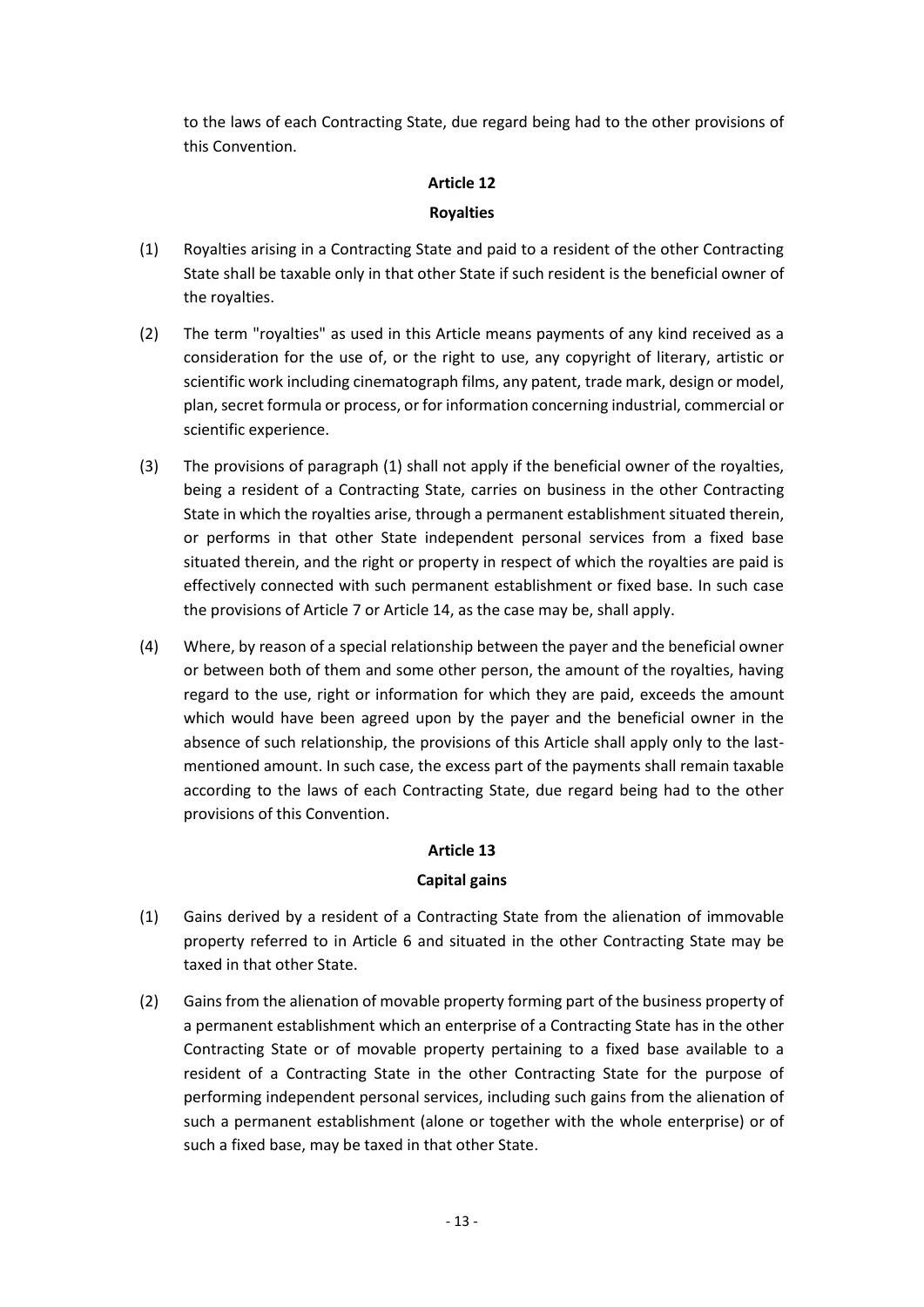- (3) Notwithstanding the provisions of paragraph (2), gains from the alienation of ships or aircraft operated in international traffic and movable property pertaining to the operation of such ships or aircraft shall be taxable only in the Contracting State in which the place of effective management of the enterprise is situated.
- (4) Gains from the alienation of any property other than that mentioned in paragraphs (1), (2) and (3) shall be taxable only in the Contracting State of which the alienator is a resident.

### **Independent personal services**

- (1) Income derived by a resident of a Contracting State in respect of professional services or other activities of an independent character shall be taxable only in that State unless he has a fixed base regularly available to him in the other Contracting State for the purpose of performing his activities. If he has such a fixed base, the income may be taxed in the other Contracting State but only so much of it as is attributable to that fixed base.
- (2) The term "professional services" includes especially independent scientific, literary, artistic, educational or teaching activities as well as the independent activities of physicians, lawyers, engineers, architects, dentists and accountants.

# **Article 15**

### **Dependent personal services**

- (1) Subject to the provisions of Articles 16, 18, 19, 20 and 21, salaries, wages and other similar remuneration derived by a resident of a Contracting State in respect of an employment shall be taxable only in that State unless the employment is exercised in the other Contracting State. If the employment is so exercised, such remuneration as is derived therefrom may be taxed in that other State.
- (2) Notwithstanding the provisions of paragraph (1), remuneration derived by a resident of a Contracting State in respect of an employment exercised in the other Contracting State shall be taxable only in the first-mentioned State if:
	- (a) the recipient is present in the other State for a period or periods not exceeding in the aggregate 183 days within any period of 12 months; and
	- (b)the remuneration is paid by, or on behalf of, an employer who is not a resident of the other State; and
	- (c) the remuneration is not borne by a permanent establishment or a fixed base which the employer has in the other State.
	- (3) Notwithstanding the preceding provisions of this Article, remuneration derived in respect of an employment exercised aboard a ship or aircraft in international traffic may be taxed in the Contracting State in which the place of effective management of the enterprise is situated.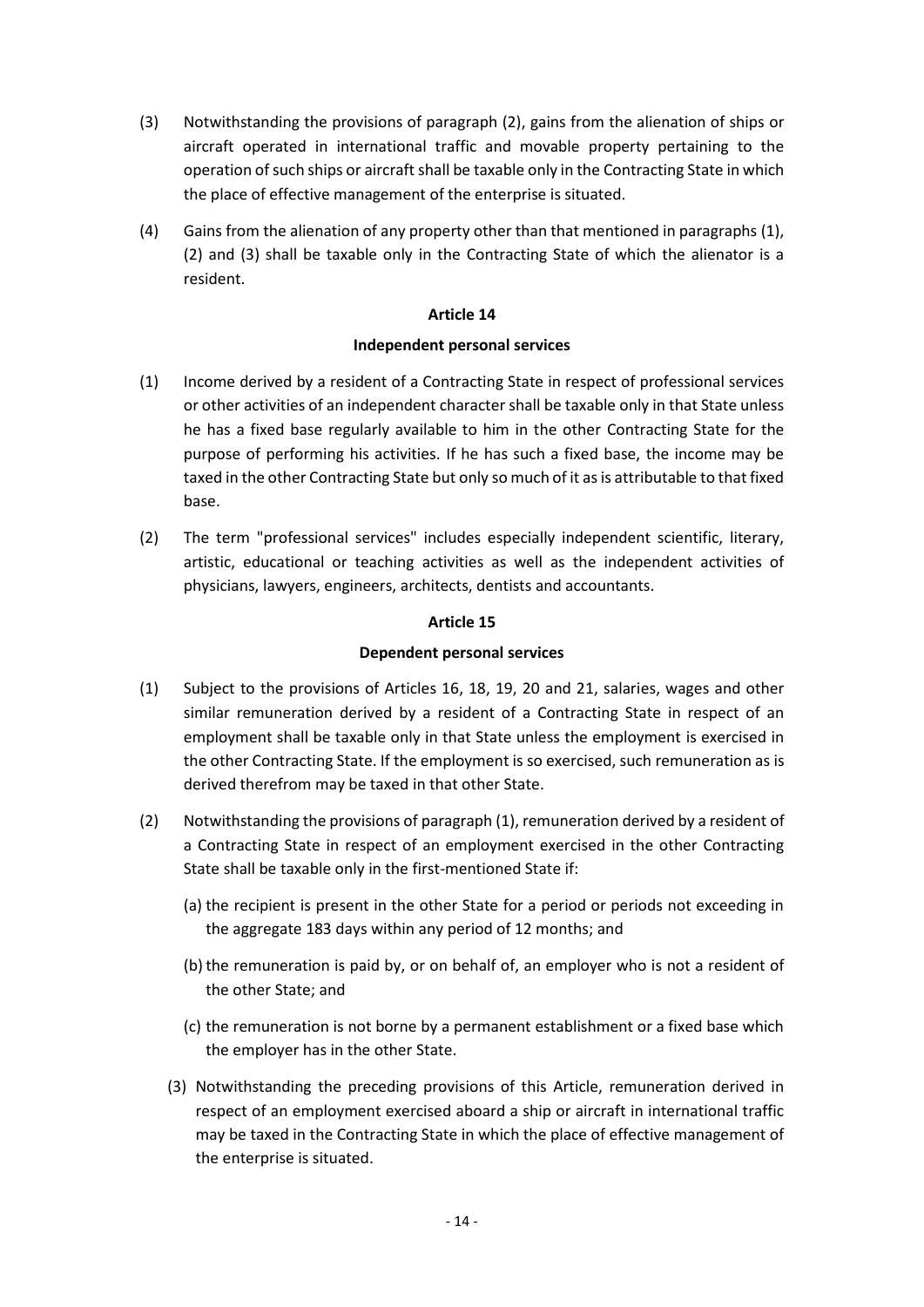### **Directors' fees**

Directors' fees and other similar payments derived by a resident of a Contracting State in his capacity as a member of the board of directors of a company which is a resident of the other Contracting State may be taxed in that other State.

### **Article 17**

### **Artistes and sportsmen**

- (1) Notwithstanding the provisions of Articles 14 and 15, income derived by a resident of a Contracting State as an entertainer, such as a theatre, motion picture, radio or television artiste, or a musician, or as a sportsman, from his personal activities as such exercised in the other Contracting State, may be taxed in that other State.
- (2) Where income in respect of personal activities exercised by an entertainer or a sportsman in his capacity as such accrues not to the entertainer or sportsman himself but to another person, that income may, notwithstanding the provisions of Articles 7, 14 and 15, be taxed in the Contracting State in which the activities of the entertainer or sportsman are exercised.
- (3) The provisions of paragraphs (1) and (2) shall not apply to income derived as aforesaid if the activities of the entertainer or sportsman in the Contracting State are supported wholly or substantially from public funds of the other Contracting State, a political subdivision, local authority or a public body thereof.

# **Article 18**

# **Pensions**

- (1) Subject to the provisions of paragraph (2) of Article 19, pensions and other similar remuneration paid in consideration of past employment to a resident of a Contracting State and any annuity paid to such a resident shall be taxable only in that Contracting State.
- (2) The term "annuity" as used in paragraph (1) means a stated sum payable periodically at stated times during life or during a specified or ascertainable period of time under an obligation to effect payment of that stated sum in return for adequate and full consideration.
- (3) Notwithstanding the provisions of paragraph (1), pensions paid and other payments made under a public scheme which is governed by the social security legislation of a Contracting State or a political subdivision or a local authority thereof shall be taxable only in that State.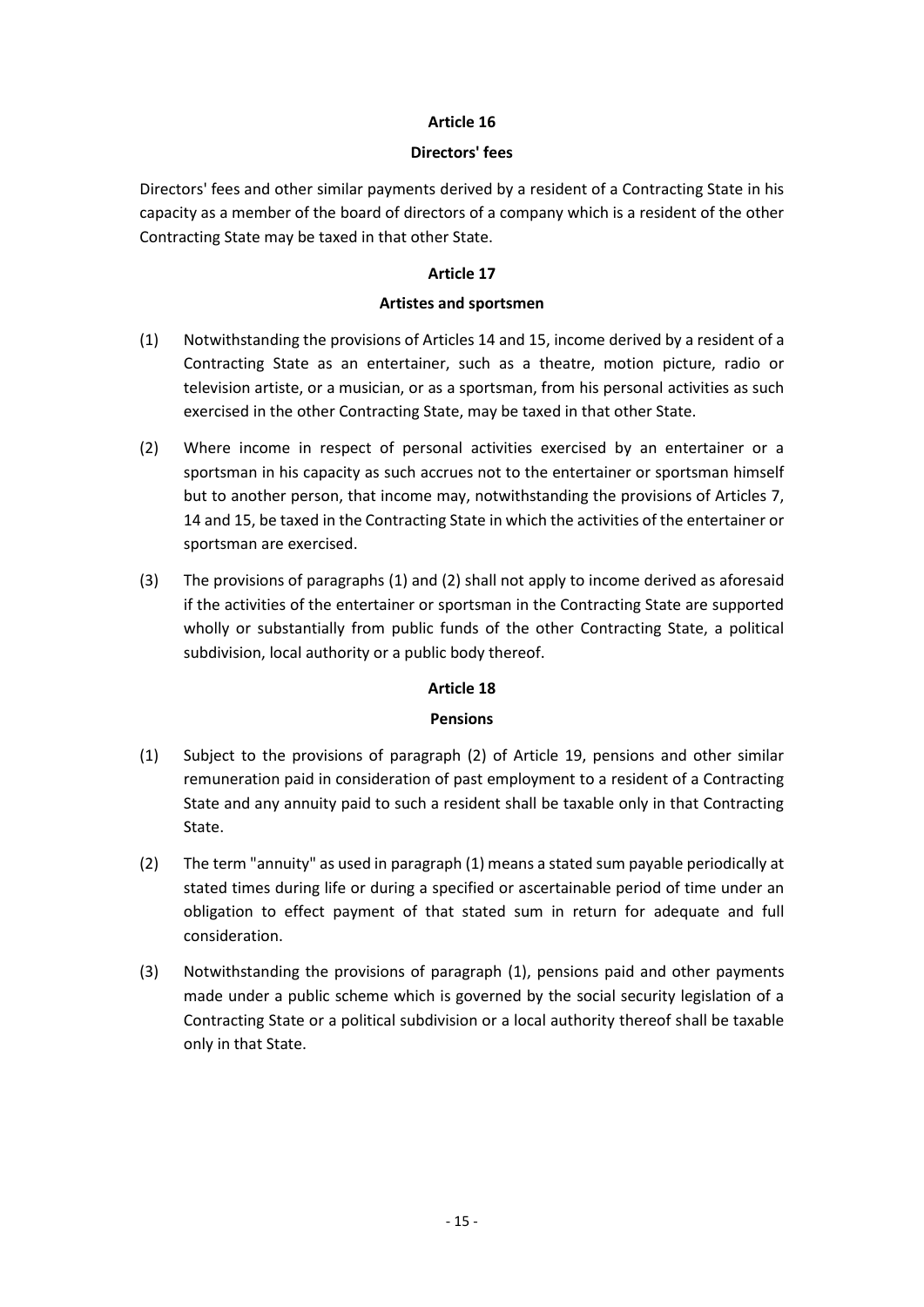### **Governmental functions**

- (1) (a) Remuneration, other than a pension, paid by, or out of funds created by, a Contracting State or a political subdivision, a local authority or a public body thereof to an individual in respect of services rendered to that State or subdivision, authority or public body shall be taxable only in that State.
	- (b) However, such remuneration shall be taxable only in the other Contracting State if the services are rendered in that other State and the individual is a resident of that State who:
		- (i) is a national of that State; or
		- (ii) did not become a resident of that State solely for the purpose of rendering the services.
- (2) (a) Any pension paid by, or out of funds created by, a Contracting State or a political subdivision, a local authority or a public body thereof to an individual in respect of services rendered to that State or subdivision, authority or public body shall be taxable only in that State.
	- (b) However, such pension shall be taxable only in the other Contracting State if the individual is a resident, and a national, of that State.
- (3) The provisions of Articles 15, 16 and 18 shall apply to remuneration and pensions in respect of services rendered in connection with a business carried on by a Contracting State or a political subdivision, a local authority or a public body thereof.

### **Article 20**

### **Students**

An individual who, immediately before visiting a Contracting State, was a resident of the other Contracting State and whose visit to the first-mentioned Contracting State is solely for the purpose of:

- (a) studying at a university or other recognized educational institution; or
- (b) securing training to qualify him to practice a profession or trade; or
- (c) studying or carrying out research as a recipient of a grant, allowance or award from a governmental, religious, charitable, scientific, literary or educational organization, shall be exempt from tax in the first-mentioned State on
	- (i) remittance from abroad for the purpose of his maintenance, education, study, research or training;
	- (ii) the grant, allowance or award; and
	- (iii) income from personal services rendered in that State provided the income constitutes earnings reasonably necessary for his maintenance and education.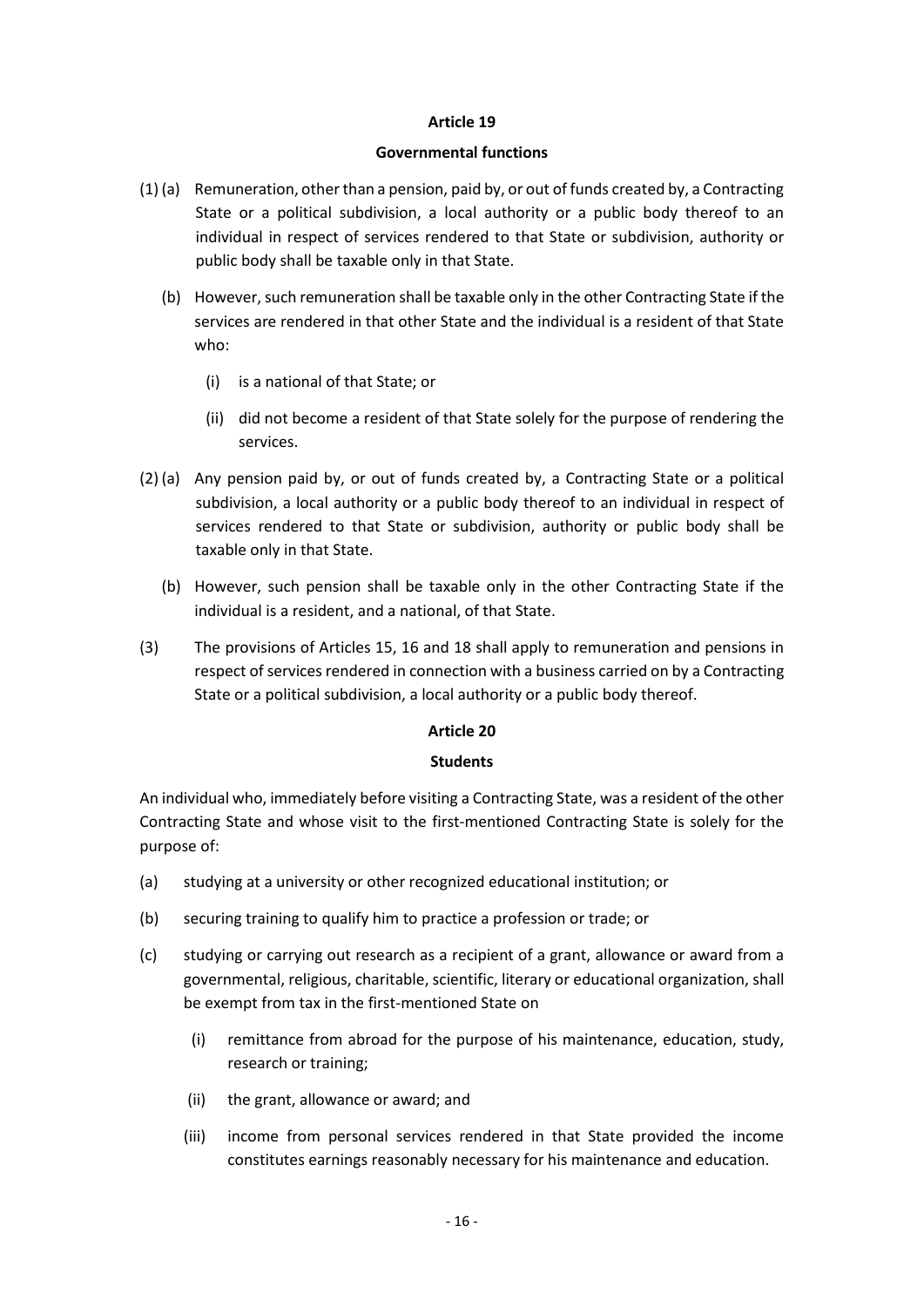### **Professors and teachers**

- (1) An individual who is a resident of a Contracting State at the time he becomes temporarily present in the other Contracting State, at the invitation of that other State or of a university, college, school or other recognized educational institution in the other State, for the primary purpose of teaching or engaging in research, or both, at a university, college, school or other recognized educational institution shall be exempt from tax by that other State on his income from personal services for teaching or research at such university, college, school or educational institution, for a period not exceeding two years from the date of his arrival in that other State.
- (2) This article shall not apply to income from research if such research is undertaken not in the public interest but primarily for the private benefit of a specific person or persons.

# **Article 22**

### **Income not expressly mentioned**

- (1) Items of income of a resident of a Contracting State, wherever arising, not dealt with in the foregoing Articles of this Convention shall be taxable only in that State.
- (2) The provisions of paragraph (1) shall not apply to income, other than income from immovable property as defined in paragraph (2) of Article 6, if the recipient of such income, being a resident of a Contracting State, carries on business in the other Contracting State through a permanent establishment situated therein, or performs in that other State independent personal services from a fixed base situated therein, and the right or property in respect of which the income is paid is effectively connected with such permanent establishment or fixed base. In such case the provisions of Article 7 or Article 14, as the case may be, shall apply.

# **Article 23**

# **Capital**

- (1) Capital represented by immovable property referred to in Article 6, owned by a resident of a Contracting State and situated in the other Contracting State, may be taxed in that other State.
- (2) Capital represented by movable property forming part of the business property of a permanent establishment which an enterprise of a Contracting State has in the other Contracting State or by movable property pertaining to a fixed base available to a resident of a Contracting State in the other Contracting State for the purpose of performing independent personal services, may be taxed in that other State.
- (3) Capital represented by ships and aircraft operated in international traffic and by movable property pertaining to the operation of such ships and aircraft shall be taxable only in the Contracting State in which the place of effective management of the enterprise is situated.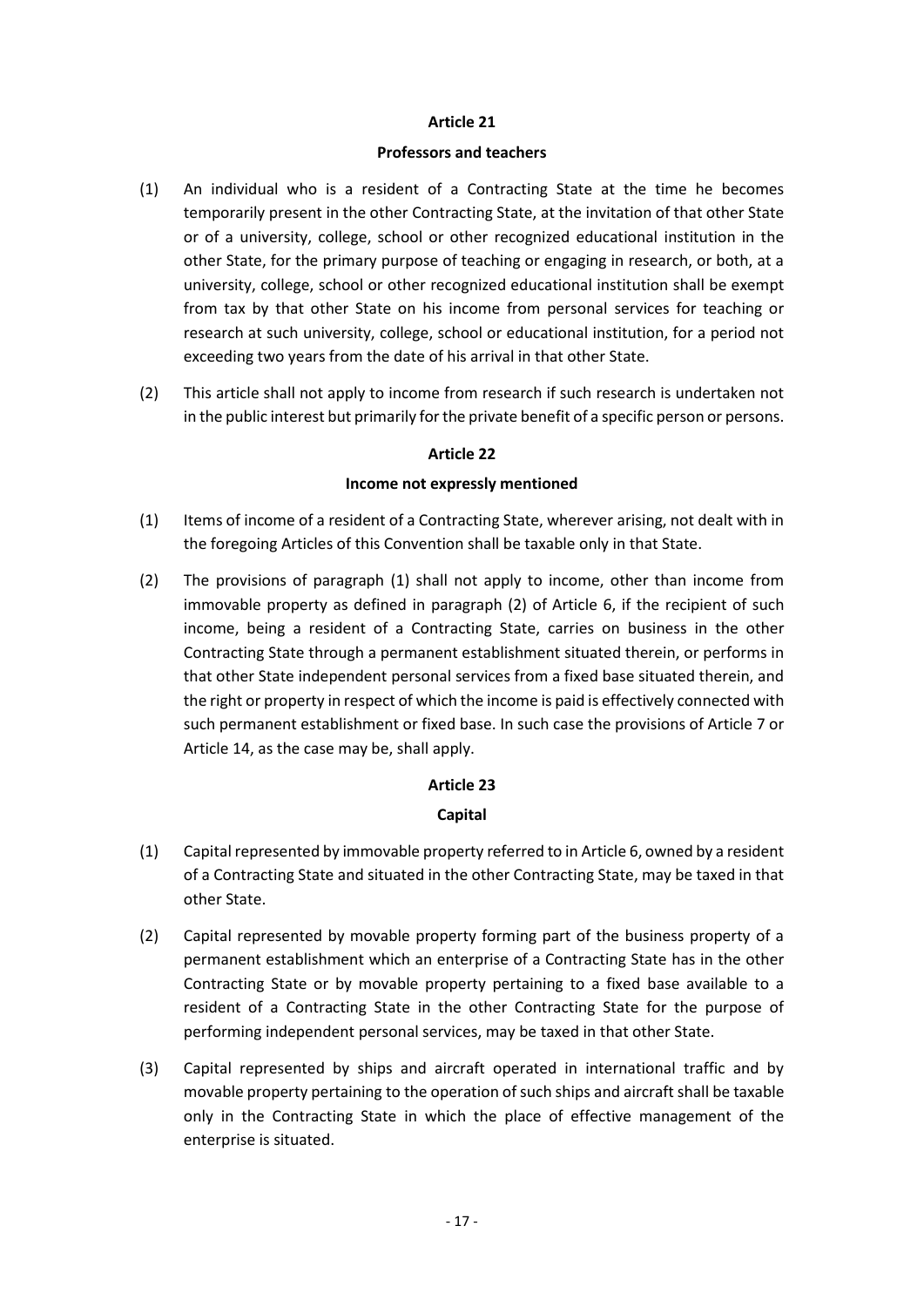(4) All other elements of capital of a resident of a Contracting State shall be taxable only in that State.

### **Article 24**

#### **Elimination of double taxation**

- (1) Double taxation shall be avoided in accordance with the following paragraphs.
- (2) In the case of Mauritius:
	- (a) Subject to the other sub-paragraphs of this paragraph and to the provisions of the laws of Mauritius regarding the allowance as a credit against Mauritius tax of tax payable in a territory outside Mauritius (which shall not affect the general principle hereof), where a resident of Mauritius derives profits, income or gains from sources within Luxembourg and which, under the laws of Luxembourg and in accordance with this Convention are taxable or may be taxed in Luxembourg, whether directly or by deduction, Mauritius shall allow as a credit against any Mauritius tax computed by reference to the same profits, income or gains the Luxembourg tax paid and computed by reference to those profits, income or gains.
	- (b) In the case of dividends, the credit referred to in sub- paragraph (a) shall only take into account such tax in respect thereof as is additional to any tax payable in Luxembourg by the company on the profits out of which the dividends are paid and are ultimately borne by the recipient of the dividends without any reference to any tax so payable.
	- (c) Where a company which is a resident of Luxembourg pays dividends to a company which is a resident of Mauritius and which holds directly at least 10 per cent of the capital of the company paying the dividends, the credit shall take into account (in addition to any Luxembourg tax for which credit may be allowed under the provisions of sub-paragraphs (a) and (b) of this paragraph) the Luxembourg tax payable by the first-mentioned company in respect of the profits out of which such dividends are paid.
- (3) In the case of Luxembourg:
	- (a) Where a resident of Luxembourg derives income or owns capital which, in accordance with the provisions of this Convention, may be taxed in Mauritius, Luxembourg shall, subject to the provisions of sub-paragraphs (b) to (d), exempt such income or capital from tax, but may, in order to calculate the amount of tax on the remaining income or capital of the resident, apply the same rates of tax as if the income or capital had not been exempted.
	- (b) Where a resident of Luxembourg derives income which, in accordance with the provisions of Article 10 may be taxed in Mauritius, Luxembourg shall allow as a deduction from the tax on the income of that resident an amount equal to the tax paid in Mauritius. Such deduction shall not, however, exceed that part of the tax, as computed before the deduction is given, which is attributable to such items of income derived from Mauritius.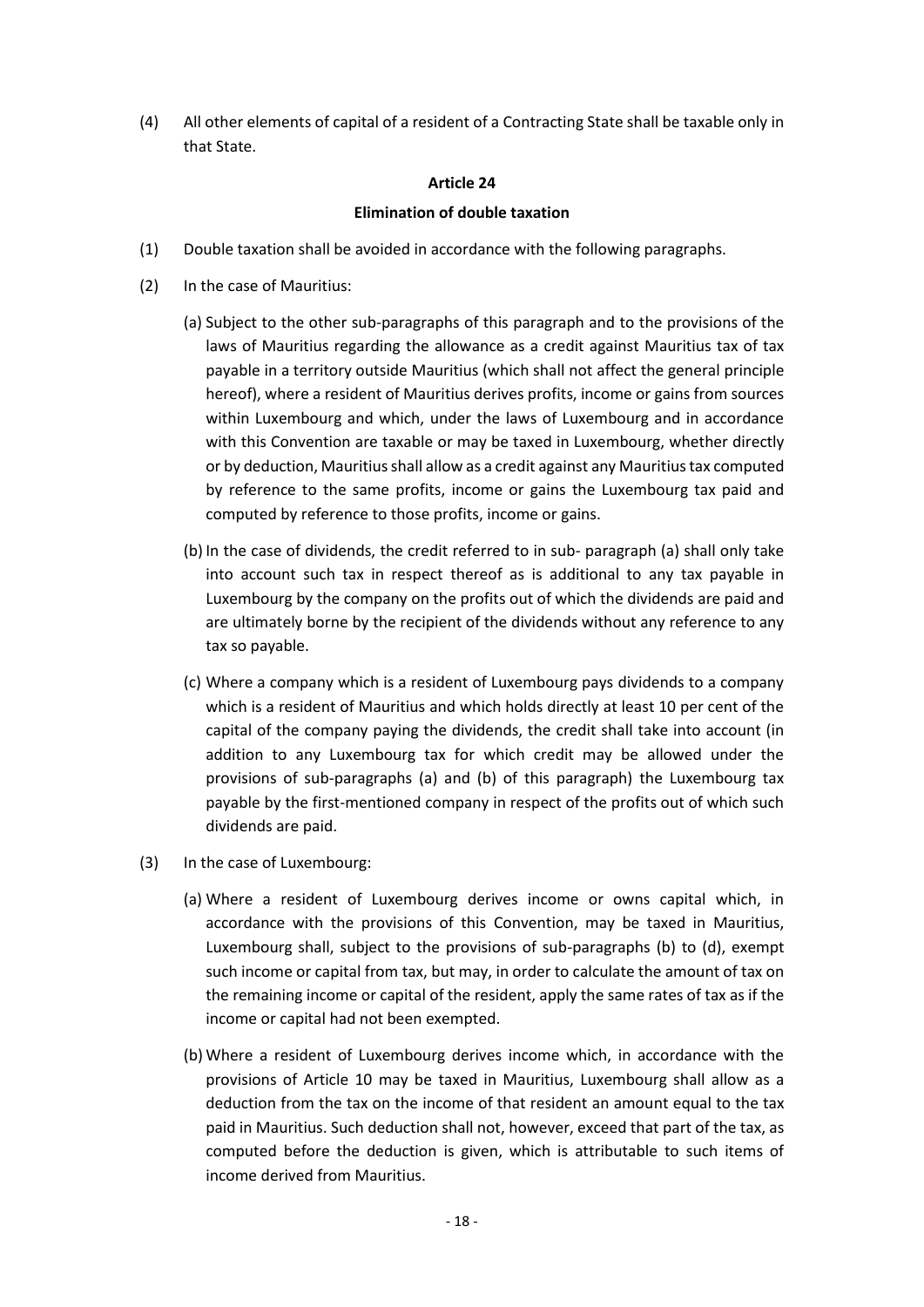- (c) The provisions of sub-paragraph (a) shall not apply to the income attributable to a permanent establishment in Mauritius of a Luxembourg enterprise, which is subject in Mauritius to tax at a rate equivalent to less than 15 per cent calculated on a basis computed in accordance with the Luxembourg income tax law. In such case, Luxembourg shall allow as a deduction from the tax on the income of that enterprise an amount equal to the tax paid in Mauritius. Such deduction shall not however exceed that part of the tax, as computed before the deduction is given, which is attributable to such income derived from Mauritius.
- (d) Where a company which is a resident of Luxembourg derives dividends from Mauritius sources, Luxembourg shall exempt such dividends from tax, provided that the company which is a resident of Luxembourg holds since the beginning of its accounting year directly at least 10 per cent of the capital of the company paying the dividends and that the last mentioned company is subjected in Mauritius to tax at a rate equivalent to at least 15 per cent calculated on a basis computed in accordance with the Luxembourg income tax law. The shares in the Mauritius company are, under the same conditions, exempt from the Luxembourg capital tax.
- (4) For the purposes of paragraphs (2) and (3) of this Article, profits, income and gains owned by a resident of a Contracting State which is taxable or may be taxed in the other Contracting State in accordance with this Convention shall be deemed to arise from sources in that other Contracting State.

# **Non-discrimination**

- (1) Nationals of a Contracting State shall not be subjected in the other Contracting State to any taxation or any requirement connected therewith, which is other or more burdensome than the taxation and connected requirements to which nationals of that other State in the same circumstances are or may be subjected. This provision shall, notwithstanding the provisions of Article 1, also apply to persons who are not residents of one or both of the Contracting States.
- (2) The taxation on a permanent establishment which an enterprise of a Contracting State has in the other Contracting State shall not be less favourably levied in that other State than the taxation levied on enterprises of that other State carrying on the same activities.
- (3) Enterprises of a Contracting State, the capital of which is wholly or partly owned or controlled, directly or indirectly, by one or more residents of the other Contracting State, shall not be subjected in the first-mentioned Contracting State to any taxation or any requirement connected therewith which is other or more burdensome than the taxation and connected requirements to which other similar enterprises of that firstmentioned State are or may be subjected.
- (4) Nothing contained in this Article shall be considered as obliging either Contracting State to grant to individuals not resident in that State any of the personal allowances, reliefs and reductions for tax purposes which are granted to individuals so resident.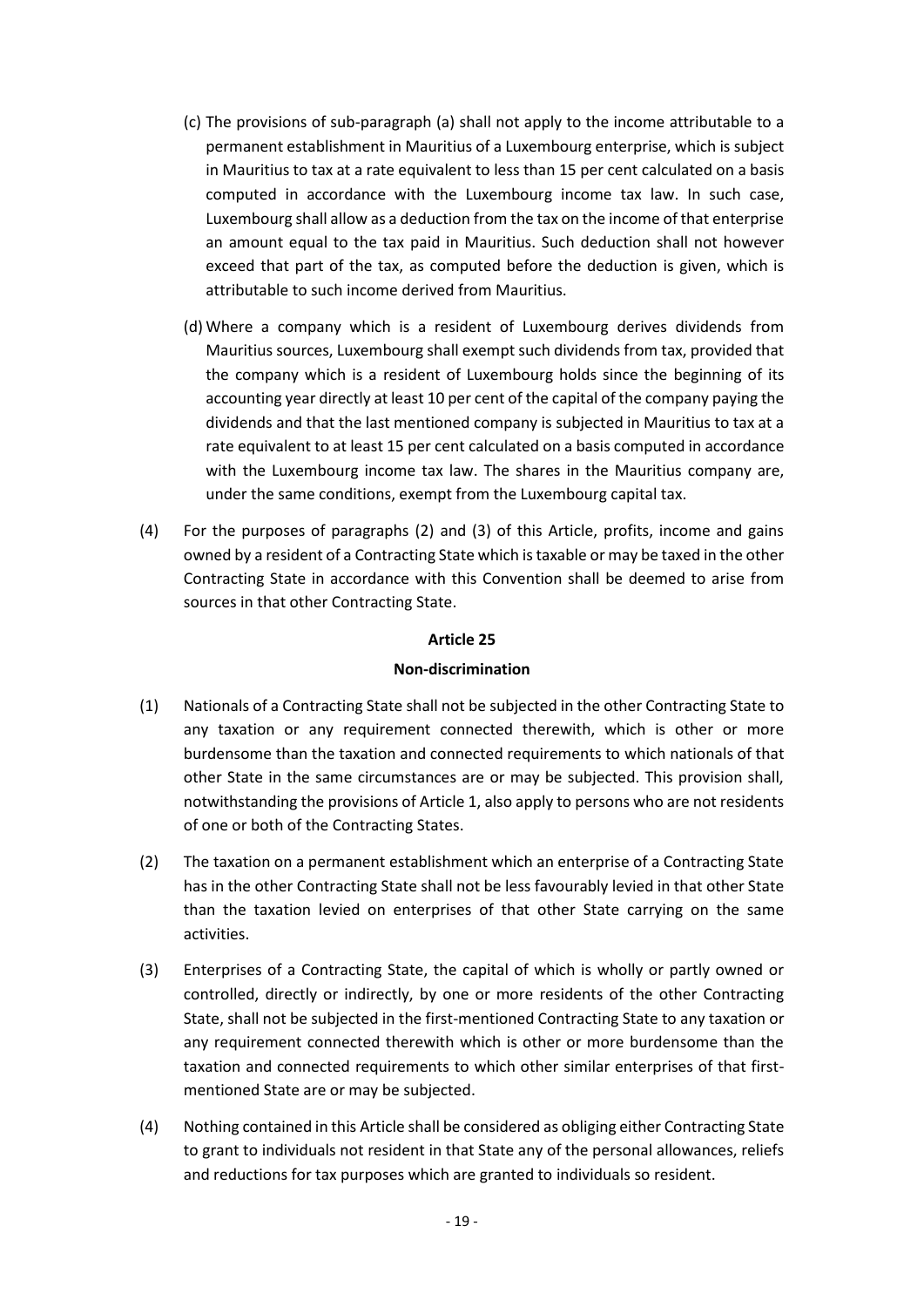- (5) Except where the provisions of paragraph (1) of Article 9, paragraph (4) of Article 11, or paragraph (4) of Article 12 apply, interest, royalties and other disbursements paid by an enterprise of a Contracting State to a resident of the other Contracting State shall, for the purpose of determining the taxable profits of such enterprise, be deductible under the same conditions as if they had been paid to a resident of the first-mentioned State. Similarly, any debts of an enterprise of a Contracting State to a resident of the other Contracting State shall, for the purpose of determining the taxable capital of such enterprise, be deductible under the same conditions as if they had been contracted to a resident of the first-mentioned State.
- (6) In this Article the term "taxation" means taxes of every kind and description.

# **Mutual agreement procedure**

(1) **[The first sentence of paragraph (1) of Article 26 of this Convention is replaced by the first sentence of paragraph 1 of Article 16 of the MLI]** [Where a person considers that the actions of one or both of the Contracting States result or will result for him in taxation not in accordance with the provisions of this Convention, he may, irrespective of the remedies provided by the domestic law of those States, present his case to the competent authority of the Contracting State of which he is a resident or, if his case comes under paragraph (1) of Article 25, to that of the Contracting State of which he is a national.]

*The following first sentence of paragraph 1 of Article 16 of the MLI replaces the first sentence of paragraph (1) of Article 26 of this Convention:*

ARTICLE 16 OF THE MLI – MUTUAL AGREEMENT PROCEDURE

Where a person considers that the actions of one or both of the [*Contracting States*] result or will result for that person in taxation not in accordance with the provisions of [*this Convention*], that person may, irrespective of the remedies provided by the domestic law of those [*Contracting States*], present the case to the competent authority of either [*Contracting State*].

The case must be presented within three years from the first notification of the action resulting in taxation not in accordance with the provisions of the Convention.

- (2) The competent authority shall endeavour, if the objection appears to it to be justified and if it is not itself able to arrive at a satisfactory solution, to resolve the case by mutual agreement with the competent authority of the other Contracting State, with a view to the avoidance of taxation which is not in accordance with the Convention. Any agreement reached shall be implemented notwithstanding any time limits in the domestic law of the Contracting States.
- (3) The competent authorities of the Contracting States shall endeavour to resolve by mutual agreement any difficulties or doubts arising as to the interpretation or application of the Convention. They may also consult together for the elimination of double taxation in cases not provided for in the Convention.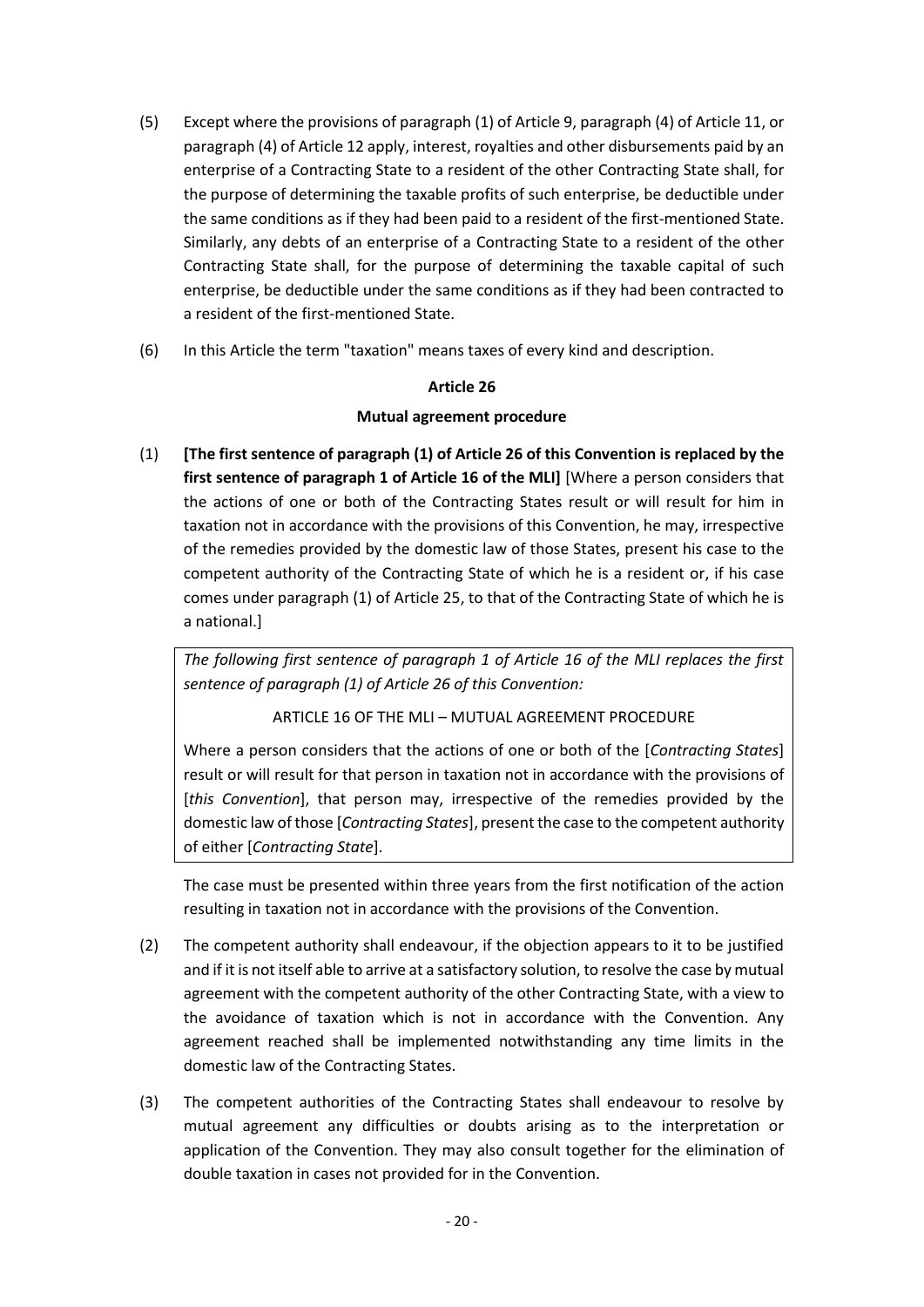- (4) The competent authorities of the Contracting States may communicate with each other directly for the purpose of reaching an agreement in the sense of the preceding paragraphs. When it seems advisable in order to reach agreement to have an oral exchange of opinions, such exchange may take place through a Commission consisting of representatives of the competent authorities of the Contracting States.
- (5) **[Part VI of the MLI applies and supersedes paragraph 5 of Article 26 of this Convention]** [Where,
	- (a) under paragraph 1, a person has presented a case to the competent authority of a Contracting State on the basis that the actions of one or both of the Contracting States have resulted for that person in taxation not in accordance with the provisions of this Convention, and
	- (b) the competent authorities are unable to reach an agreement to resolve that case pursuant to paragraph 2 within two years from the presentation of the case to the competent authority of the other Contracting State,

any unresolved issues arising from the case shall be submitted to arbitration if the person so requests. These unresolved issues shall not, however, be submitted to arbitration if a decision on these issues has already been rendered by a court or administrative tribunal of either State. Unless a person directly affected by the case does not accept the mutual agreement that implements the arbitration decision, that decision shall be binding on both Contracting States and shall be implemented notwithstanding any time limits in the domestic laws of these States. The competent authorities of the Contracting States shall by mutual agreement settle the mode of application of this paragraph.]

*The following Part VI of the MLI applies and supersedes paragraph (5) of Article 26 of this Convention:*<sup>12</sup>

PART VI OF THE MLI (ARBITRATION)

*Article 19 (Mandatory Binding Arbitration) of the MLI* 

1. Where:

<u>.</u>

a) under [*paragraph (1) of Article 26 of this Convention*], a person has presented a case to the competent authority of a [*Contracting State*] on the basis that the actions of one or both of the [*Contracting States*] have resulted for that person in taxation not in accordance with the provisions of [*the Convention*]; and

 $<sup>1</sup>$  In accordance with paragraph 1 of Article 36 of the MLI, the provisions of Part VI (Arbitration) of the MLI have effect with</sup> respect to this Convention with respect to cases presented to the competent authority of a Contracting State on or after 1 February 2020.

 $^2$  In accordance with paragraph 2 of Article 36 of the MLI, the provisions of Part VI (Arbitration) of the MLI apply to a case presented to the competent authority of a Contracting State prior to 1 February 2020 only to the extent that the competent authorities of both *Contracting States* agree that it will apply to that specific case.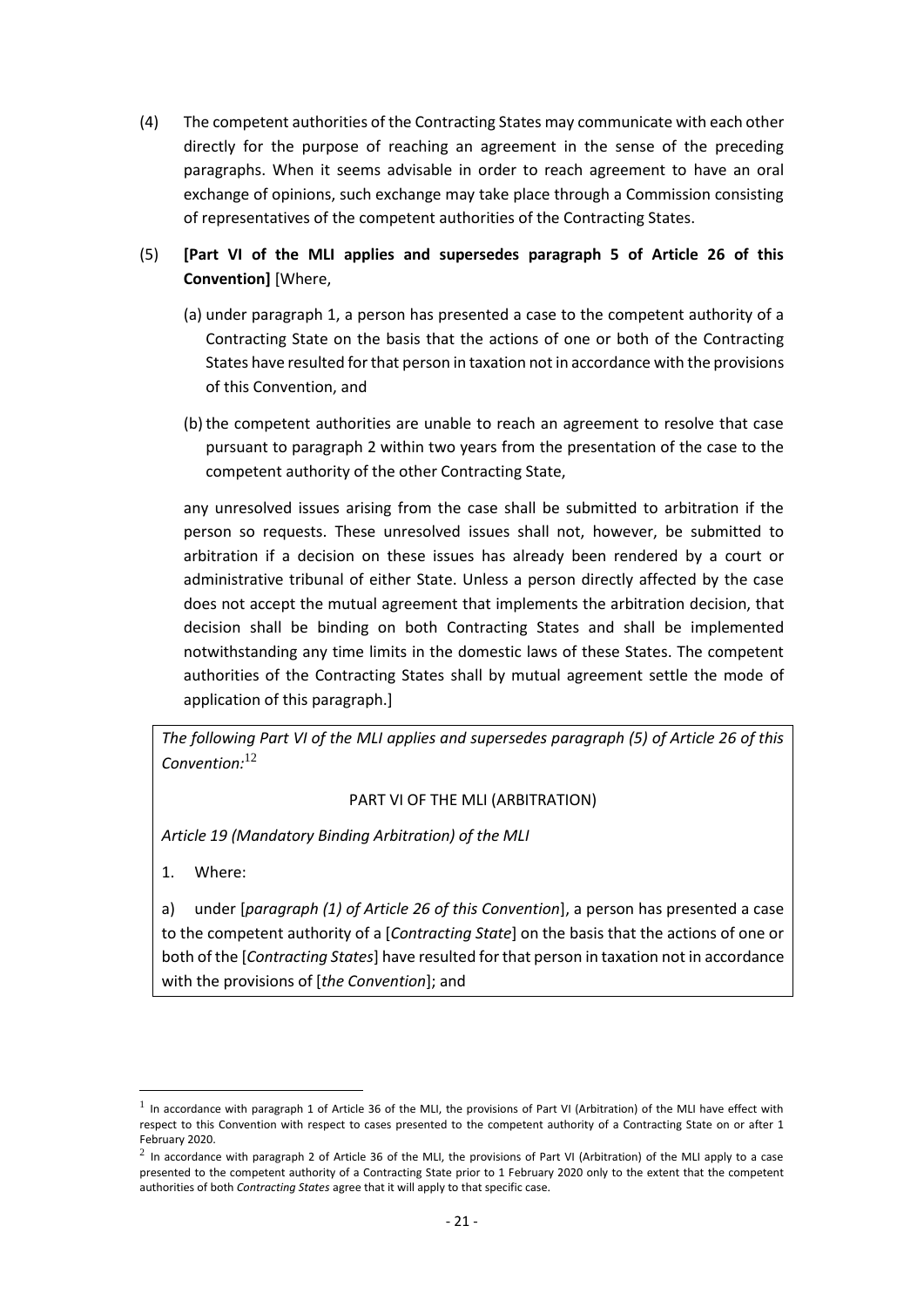b) the competent authorities are unable to reach an agreement to resolve that case pursuant to [*paragraph (2) of Article 26 of the Convention*], within a period of two years beginning on the start date referred to in paragraph 8 or 9 [*of Article 19 of the MLI*], as the case may be (unless, prior to the expiration of that period the competent authorities of the [*Contracting States*] have agreed to a different time period with respect to that case and have notified the person who presented the case of such agreement),

any unresolved issues arising from the case shall, if the person so requests in writing, be submitted to arbitration in the manner described in [*Part VI of the MLI*], according to any rules or procedures agreed upon by the competent authorities of the [*Contracting States*] pursuant to the provisions of [*paragraph 10 of Article 19 of the MLI*].

2. Where a competent authority has suspended the mutual agreement procedure referred to in paragraph 1 [*of Article 19 of the MLI*] because a case with respect to one or more of the same issues is pending before court or administrative tribunal, the period provided in subparagraph b) of paragraph 1 [*of Article 19 of the MLI*] will stop running until either a final decision has been rendered by the court or administrative tribunal or the case has been suspended or withdrawn. In addition, where a person who presented a case and a competent authority have agreed to suspend the mutual agreement procedure, the period provided in subparagraph b) of paragraph 1 [*of Article 19 of the MLI*] will stop running until the suspension has been lifted.

3. Where both competent authorities agree that a person directly affected by the case has failed to provide in a timely manner any additional material information requested by either competent authority after the start of the period provided in subparagraph b) of paragraph 1 [*of Article 19 of the MLI*], the period provided in subparagraph b) of paragraph 1 [*of Article 19 of the MLI*] shall be extended for an amount of time equal to the period beginning on the date by which the information was requested and ending on the date on which that information was provided.

4. a) The arbitration decision with respect to the issues submitted to arbitration shall be implemented through the mutual agreement concerning the case referred to in paragraph 1 [*of Article 19 of the MLI*]. The arbitration decision shall be final.

b) The arbitration decision shall be binding on both [*Contracting States*] except in the following cases:

i) if a person directly affected by the case does not accept the mutual agreement that implements the arbitration decision. In such a case, the case shall not be eligible for any further consideration by the competent authorities. The mutual agreement that implements the arbitration decision on the case shall be considered not to be accepted by a person directly affected by the case if any person directly affected by the case does not, within 60 days after the date on which notification of the mutual agreement is sent to the person, withdraw all issues resolved in the mutual agreement implementing the arbitration decision from consideration by any court or administrative tribunal or otherwise terminate any pending court or administrative proceedings with respect to such issues in a manner consistent with that mutual agreement.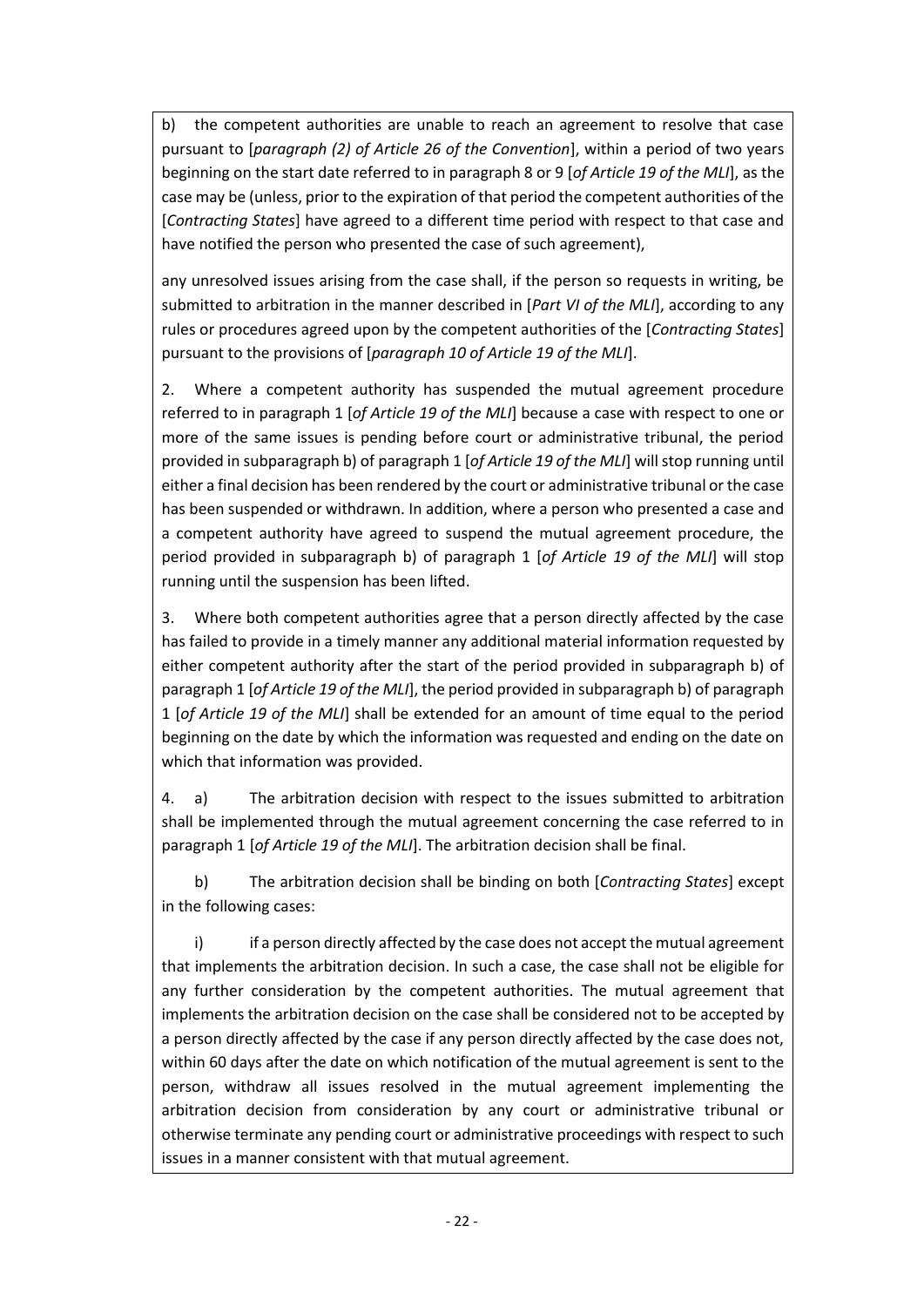- ii) if a final decision of the courts of one of the [*Contracting States*] holds that the arbitration decision is invalid. In such a case, the request for arbitration under paragraph 1 [*of Article 19 of the MLI*] shall be considered not to have been made, and the arbitration process shall be considered not to have taken place (except for the purposes of Articles 21 (Confidentiality of Arbitration Proceedings) and 25 (Costs of Arbitration Proceedings) [*of the MLI*]). In such a case, a new request for arbitration may be made unless the competent authorities agree that such a new request should not be permitted.
	- iii) if a person directly affected by the case pursues litigation on the issues which were resolved in the mutual agreement implementing the arbitration decision in any court or administrative tribunal.

5. The competent authority that received the initial request for a mutual agreement procedure as described in subparagraph a) of paragraph 1 [*of Article 19 of the MLI*] shall, within two calendar months of receiving the request:

- a) send a notification to the person who presented the case that it has received the request; and
- b) send a notification of that request, along with a copy of the request, to the competent authority of the other [*Contracting State*].

6. Within three calendar months after a competent authority receives the request for a mutual agreement procedure (or a copy thereof from the competent authority of the other [*Contracting State*]) it shall either:

a) notify the person who has presented the case and the other competent authority that it has received the information necessary to undertake substantive consideration of the case; or

b) request additional information from that person for that purpose.

7. Where pursuant to subparagraph b) of paragraph 6 [*of Article 19 of the MLI*], one or both of the competent authorities have requested from the person who presented the case additional information necessary to undertake substantive consideration of the case, the competent authority that requested the additional information shall, within three calendar months of receiving the additional information from that person, notify that person and the other competent authority either:

- a) that it has received the requested information; or
- b) that some of the requested information is still missing.

8. Where neither competent authority has requested additional information pursuant to subparagraph b) of paragraph 6 [*of Article 19 of the MLI*], the start date referred to in paragraph 1 [*of Article 19 of the MLI*] shall be the earlier of: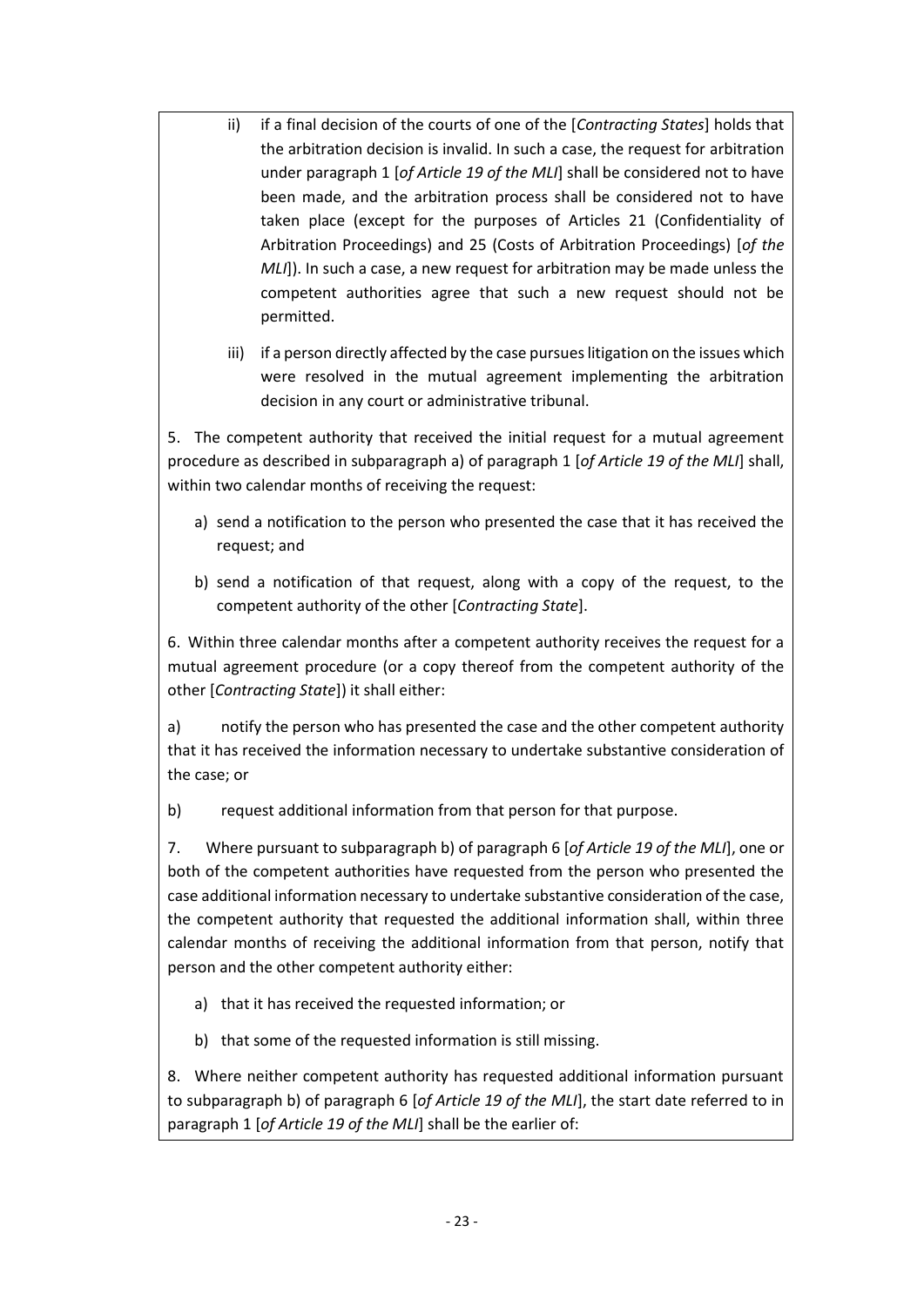- a) the date on which both competent authorities have notified the person who presented the case pursuant to subparagraph a) of paragraph 6 [*of Article 19 of the MLI*]; and
- b) the date that is three calendar months after the notification to the competent authority of the other [*Contracting State*] pursuant to subparagraph b) of paragraph 5 [*of Article 19 of the MLI*].

9. Where additional information has been requested pursuant to subparagraph b) of paragraph 6 [*of Article 19 of the MLI*], the start date referred to in paragraph 1 [*of Article 19 of the MLI*] shall be the earlier of:

- a) the latest date on which the competent authorities that requested additional information have notified the person who presented the case and the other competent authority pursuant to subparagraph a) of paragraph 7 [*of Article 19 of the MLI*]; and
- b) the date that is three calendar months after both competent authorities have received all information requested by either competent authority from the person who presented the case.

If, however, one or both of the competent authorities send the notification referred to in subparagraph b) of paragraph 7 [*of Article 19 of the MLI*], such notification shall be treated as a request for additional information under subparagraph b) of paragraph 6 [*of Article 19 of the MLI*].

10. The competent authorities of the [*Contracting States*] shall by mutual agreement pursuant to [*Article 26 of the Convention*] settle the mode of application of the provisions contained in [*Part VI of the MLI*], including the minimum information necessary for each competent authority to undertake substantive consideration of the case. Such an agreement shall be concluded before the date on which unresolved issues in a case are first eligible to be submitted to arbitration and may be modified from time to time thereafter.

12. Notwithstanding the other provisions of [*Article 19 of the MLI*],

- a) any unresolved issue arising from a mutual agreement procedure case otherwise within the scope of the arbitration process provided for by [*the MLI*] shall not be submitted to arbitration, if a decision on this issue has already been rendered by a court or administrative tribunal of either [*Contracting State*];
- b) if, at any time after a request for arbitration has been made and before the arbitration panel has delivered its decision to the competent authorities of the [*Contracting States*], a decision concerning the issue is rendered by a court or administrative tribunal of one of the [*Contracting States*], the arbitration process shall terminate.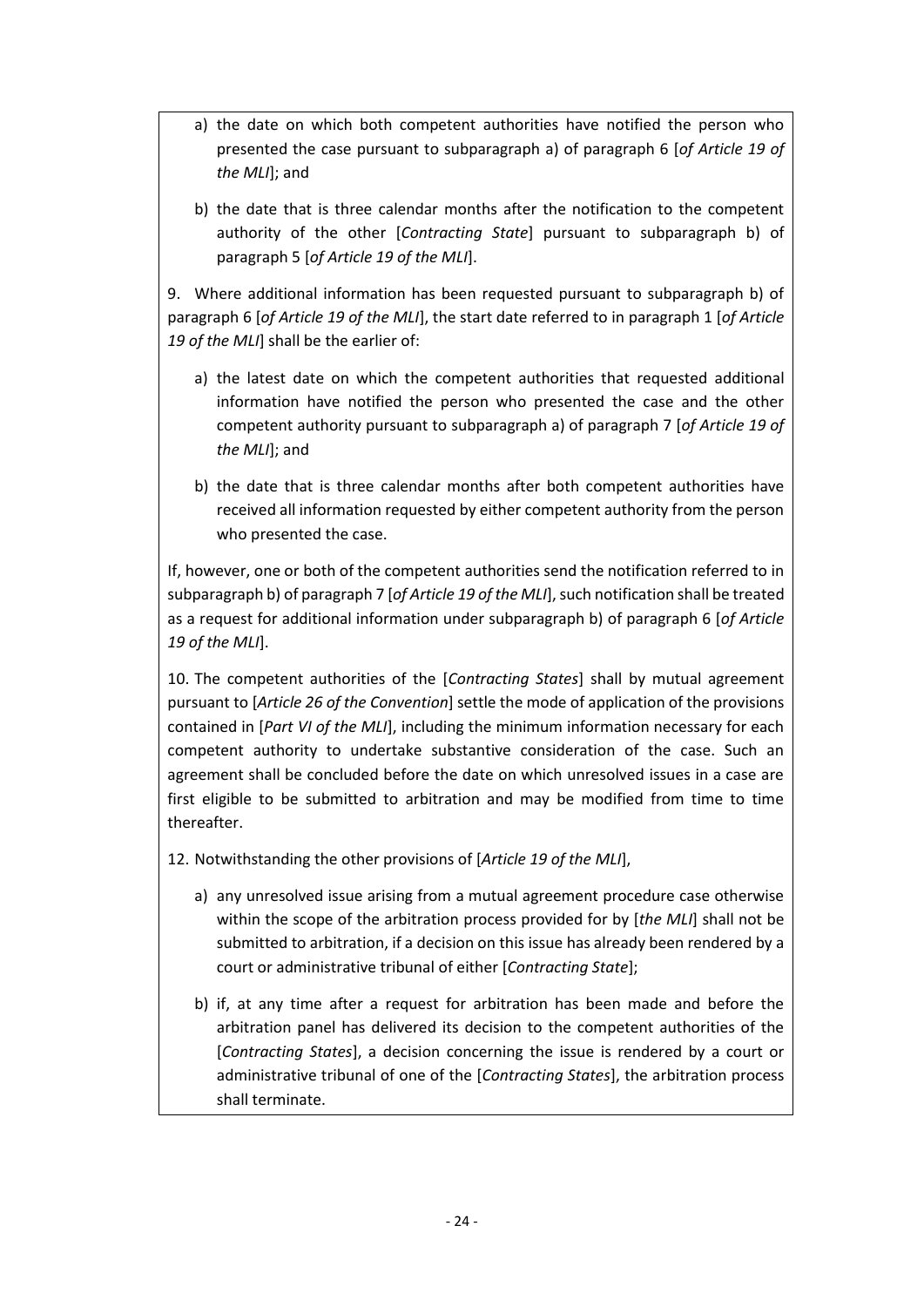*Article 20 (Appointment of Arbitrators) of the MLI* 

1. Except to the extent that the competent authorities of the [*Contracting States*] mutually agree on different rules, paragraphs 2 through 4 [*of Article 20 of the MLI*] shall apply for the purposes of [*Part VI of the MLI*].

2. The following rules shall govern the appointment of the members of an arbitration panel:

- a) The arbitration panel shall consist of three individual members with expertise or experience in international tax matters.
- b) Each competent authority shall appoint one panel member within 60 days of the date of the request for arbitration under paragraph 1 of Article 19 [*of the MLI*]. The two panel members so appointed shall, within 60 days of the latter of their appointments, appoint a third member who shall serve as Chair of the arbitration panel. The Chair shall not be a national or resident of either [*Contracting State*].
- c) Each member appointed to the arbitration panel must be impartial and independent of the competent authorities, tax administrations, and ministries of finance of the [*Contracting States*] and of all persons directly affected by the case (as well as their advisors) at the time of accepting an appointment, maintain his or her impartiality and independence throughout the proceedings, and avoid any conduct for a reasonable period of time thereafter which may damage the appearance of impartiality and independence of the arbitrators with respect to the proceedings.

3. In the event that the competent authority of a [*Contracting State*] fails to appoint a member of the arbitration panel in the manner and within the time periods specified in paragraph 2 [*of Article 20 of the MLI*] or agreed to by the competent authorities of the [*Contracting States*], a member shall be appointed on behalf of that competent authority by the highest ranking official of the Centre for Tax Policy and Administration of the Organisation for Economic Co-operation and Development that is not a national of either [*Contracting State*].

4. If the two initial members of the arbitration panel fail to appoint the Chair in the manner and within the time periods specified in paragraph 2 [*of Article 20 of the MLI*] or agreed to by the competent authorities of the [*Contracting States*], the Chair shall be appointed by the highest ranking official of the Centre for Tax Policy and Administration of the Organisation for Economic Co-operation and Development that is not a national of either [*Contracting State*].

*Article 21 (Confidentiality of Arbitration Proceedings) of the MLI*

1. Solely for the purposes of the application of the provisions of [*Part VI of the MLI*] and of the provisions of [*the Convention*] and of the domestic laws of the [*Contracting States*] related to the exchange of information, confidentiality, and administrative assistance, members of the arbitration panel and a maximum of three staff per member (and prospective arbitrators solely to the extent necessary to verify their ability to fulfil the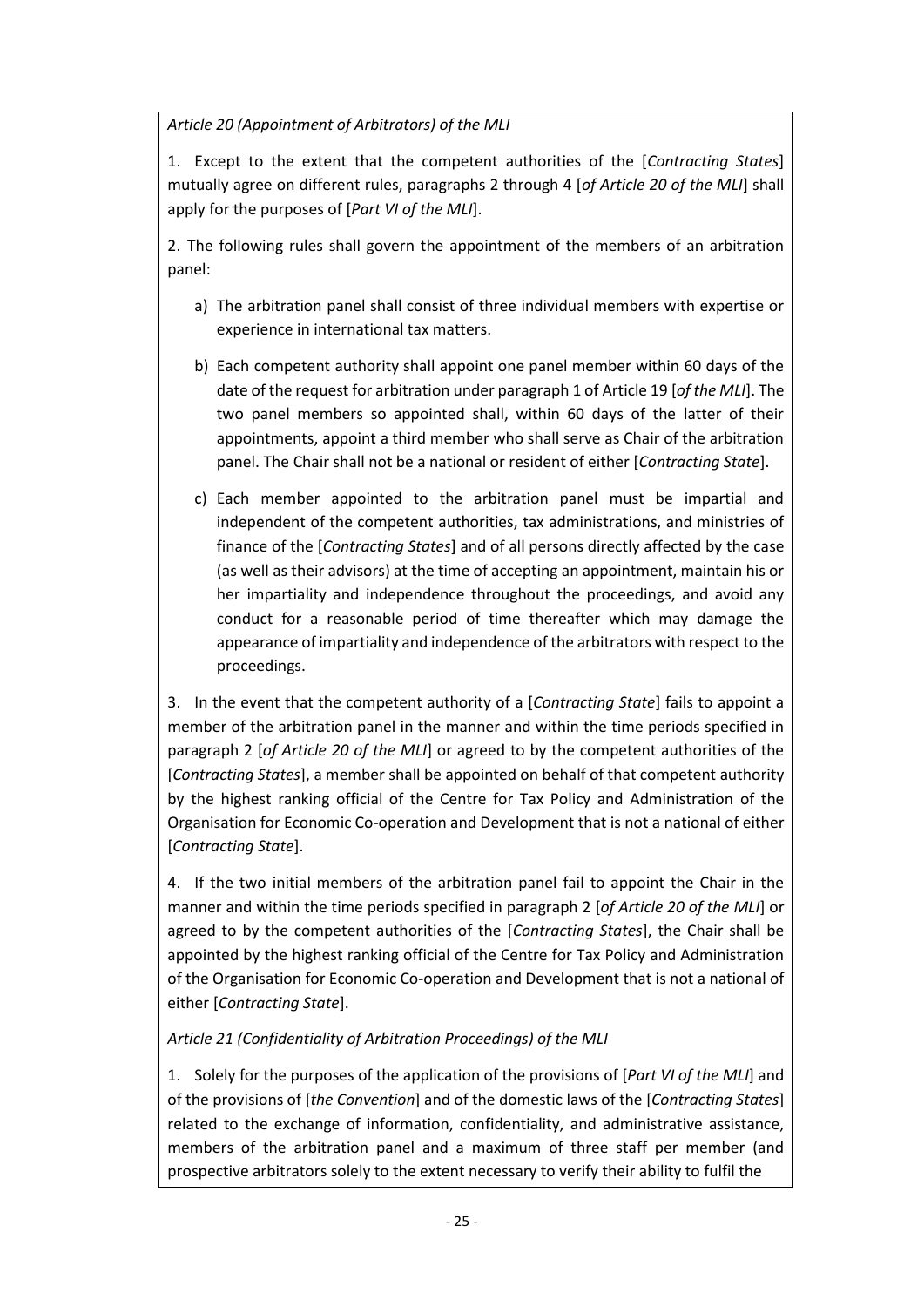requirements of arbitrators) shall be considered to be persons or authorities to whom information may be disclosed. Information received by the arbitration panel or prospective arbitrators and information that the competent authorities receive from the arbitration panel shall be considered information that is exchanged under the provisions of [*the Convention*] related to the exchange of information and administrative assistance.

2. The competent authorities of the [*Contracting States*] shall ensure that members of the arbitration panel and their staff agree in writing, prior to their acting in an arbitration proceeding, to treat any information relating to the arbitration proceeding consistently with the confidentiality and nondisclosure obligations described in the provisions of [*the Convention*] related to exchange of information and administrative assistance and under the applicable laws of the [*Contracting States*].

# *Article 22 (Resolution of a Case Prior to the Conclusion of the Arbitration) of the MLI*

For the purposes of [*Part VI of the MLI*] and the provisions of [*the Convention*] that provide for resolution of cases through mutual agreement, the mutual agreement procedure, as well as the arbitration proceeding, with respect to a case shall terminate if, at any time after a request for arbitration has been made and before the arbitration panel has delivered its decision to the competent authorities of the [*Contracting States*]:

- a) the competent authorities of the [*Contracting States*] reach a mutual agreement to resolve the case; or
- b) the person who presented the case withdraws the request for arbitration or the request for a mutual agreement procedure.

# *Article 23 (Type of Arbitration Process) of the MLI*

# *Final offer arbitration*

1. Except to the extent that the competent authorities of the [*Contracting States*] mutually agree on different rules, the following rules shall apply with respect to an arbitration proceeding pursuant to [*Part VI of the MLI*]:

a) After a case is submitted to arbitration, the competent authority of each [*Contracting State*] shall submit to the arbitration panel, by a date set by agreement, a proposed resolution which addresses all unresolved issue(s) in the case (taking into account all agreements previously reached in that case between the competent authorities of the [*Contracting States*]). The proposed resolution shall be limited to a disposition of specific monetary amounts (for example, of income or expense) or, where specified, the maximum rate of tax charged pursuant to [*the Convention*], for each adjustment or similar issue in the case. In a case in which the competent authorities of the [*Contracting States*] have been unable to reach agreement on an issue regarding the conditions for application of a provision of [*the Convention*] (hereinafter referred to as a "threshold question"), such as whether an individual is a resident or whether a permanent establishment exists, the competent authorities may submit alternative proposed resolutions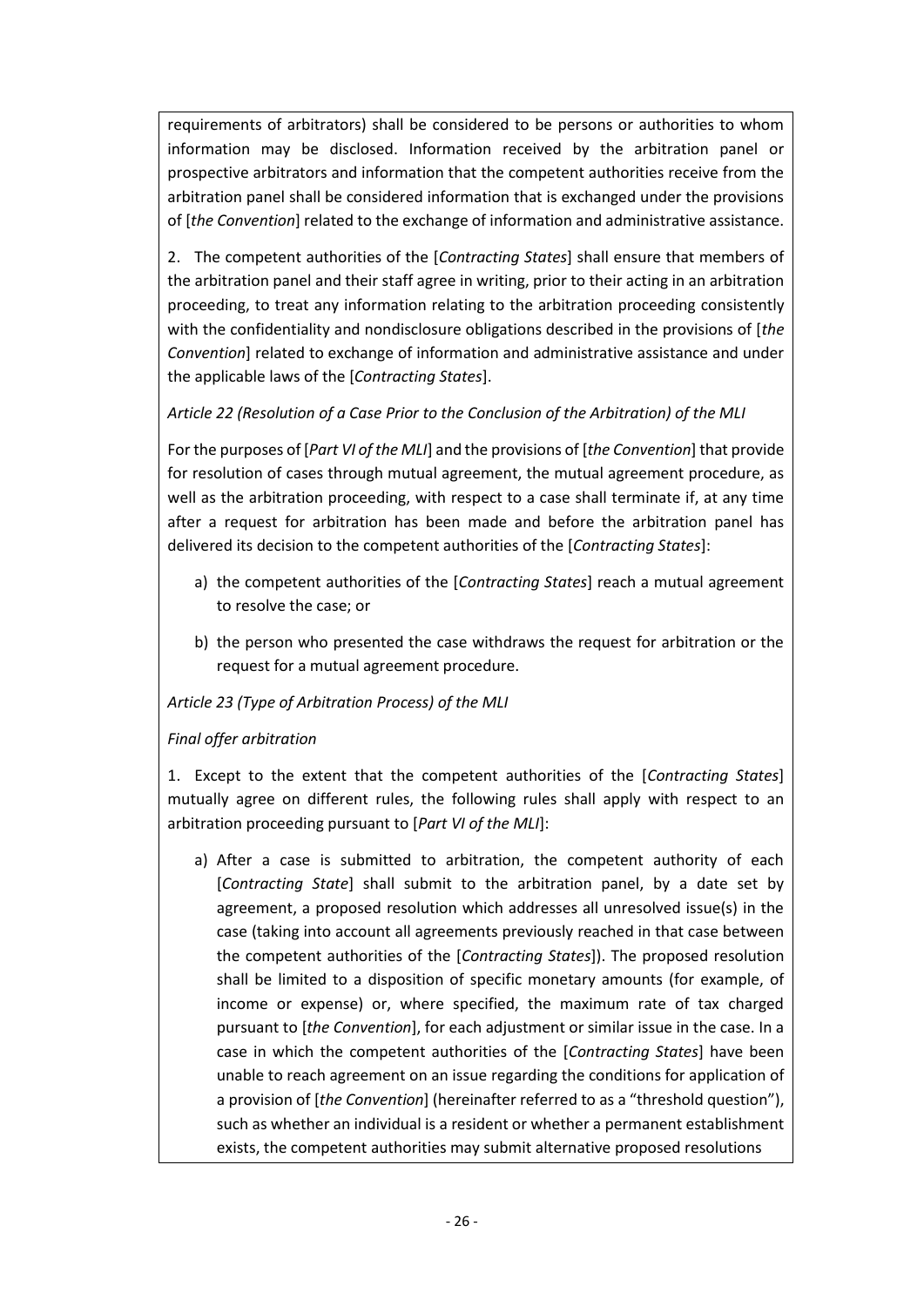with respect to issues the determination of which is contingent on resolution of such threshold questions.

- b) The competent authority of each [*Contracting State*] may also submit a supporting position paper for consideration by the arbitration panel. Each competent authority that submits a proposed resolution or supporting position paper shall provide a copy to the other competent authority by the date on which the proposed resolution and supporting position paper were due. Each competent authority may also submit to the arbitration panel, by a date set by agreement, a reply submission with respect to the proposed resolution and supporting position paper submitted by the other competent authority. A copy of any reply submission shall be provided to the other competent authority by the date on which the reply submission was due.
- c) The arbitration panel shall select as its decision one of the proposed resolutions for the case submitted by the competent authorities with respect to each issue and any threshold questions, and shall not include a rationale or any other explanation of the decision. The arbitration decision will be adopted by a simple majority of the panel members. The arbitration panel shall deliver its decision in writing to the competent authorities of the [*Contracting States*]. The arbitration decision shall have no precedential value.

5. Prior to the beginning of arbitration proceedings, the competent authorities of the [*Contracting States*] shall ensure that each person that presented the case and their advisors agree in writing not to disclose to any other person any information received during the course of the arbitration proceedings from either competent authority or the arbitration panel. The mutual agreement procedure under [*the Convention*], as well as the arbitration proceeding under [*Part VI of the MLI*], with respect to the case shall terminate if, at any time after a request for arbitration has been made and before the arbitration panel has delivered its decision to the competent authorities of the [*Contracting States*], a person that presented the case or one of that person's advisors materially breaches that agreement.

# *Article 25 (Costs of Arbitration Proceedings) of the MLI*

In an arbitration proceeding under [*Part VI of the MLI*], the fees and expenses of the members of the arbitration panel, as well as any costs incurred in connection with the arbitration proceedings by the [*Contracting States*], shall be borne by the [*Contracting States*] in a manner to be settled by mutual agreement between the competent authorities of the [*Contracting States*]. In the absence of such agreement, each [*Contracting State*] shall bear its own expenses and those of its appointed panel member. The cost of the chair of the arbitration panel and other expenses associated with the conduct of the arbitration proceedings shall be borne by the [*Contracting States*] in equal shares.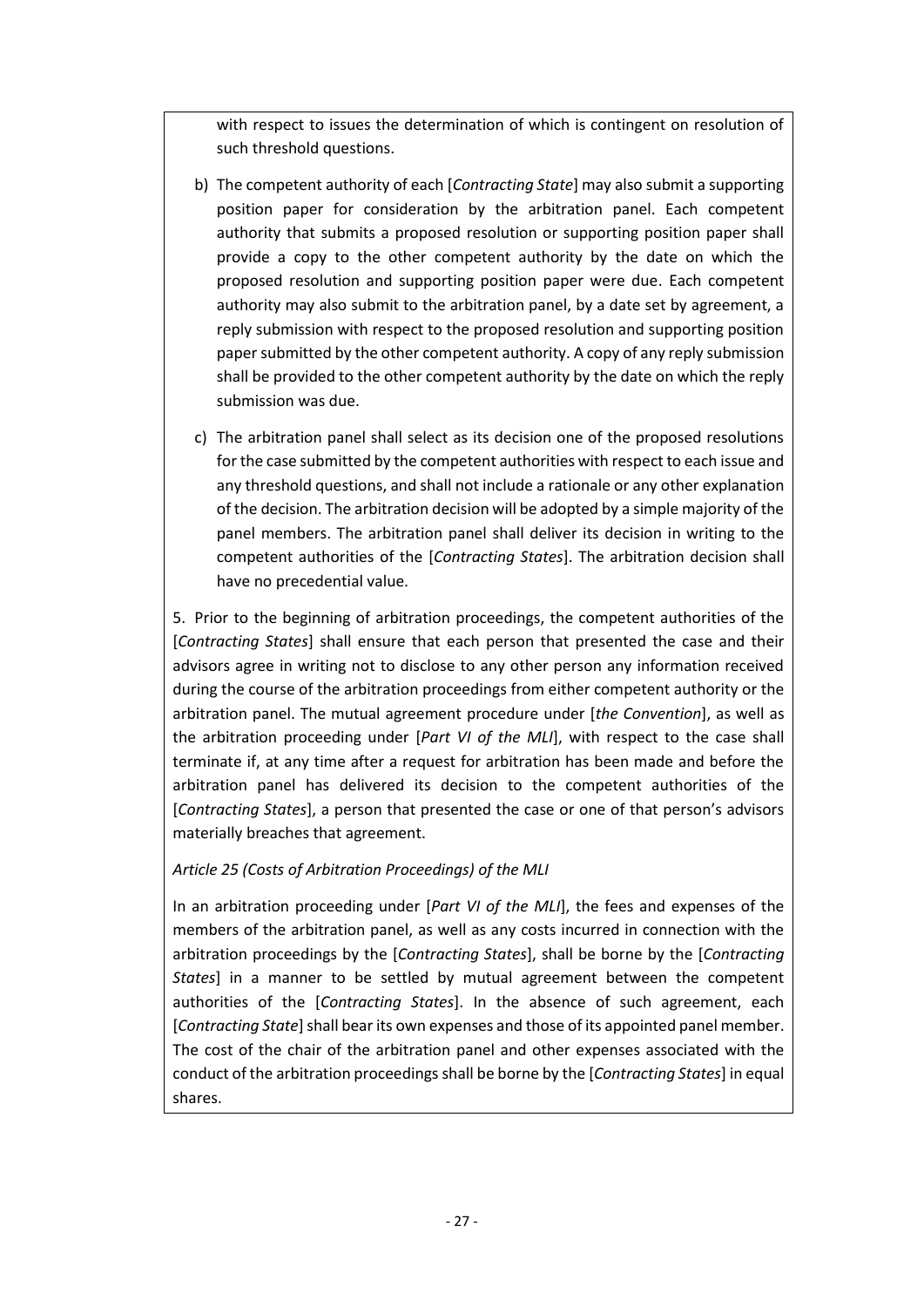# *Paragraphs 2 and 3 of Article 26 (Compatibility) of the MLI*

2. Any unresolved issue arising from a mutual agreement procedure case otherwise within the scope of the arbitration process provided for in [*Part VI of the MLI*] shall not be submitted to arbitration if the issue falls within the scope of a case with respect to which an arbitration panel or similar body has previously been set up in accordance with a bilateral or multilateral convention that provides for mandatory binding arbitration of unresolved issues arising from a mutual agreement procedure case.

3. [*Nothing*] in [*Part VI of the MLI*] shall affect the fulfilment of wider obligations with respect to the arbitration of unresolved issues arising in the context of a mutual agreement procedure resulting from other conventions to which the [*Contracting States*] are or will become parties.

Subparagraph a) of paragraph 2 of Article 28 (Reservations) of the MLI

Pursuant to subparagraph a) of paragraph 2 of Article 28 of the MLI, the Republic of Mauritius formulates the following reservations with respect to the scope of cases that shall be eligible for arbitration under the provisions of Part VI of the MLI.

1. Mauritius reserves the right to exclude from the scope of Part VI cases involving the application of Mauritius's domestic anti-avoidance rules contained in Section 90 of the Income Tax Act or case law interpreting same. Any subsequent provisions replacing, amending or updating these anti-avoidance rules would also be comprehended. Mauritius shall notify the Depositary of any such subsequent provisions.

2. Mauritius reserves the right to exclude from the scope of Part VI any case involving recourse to Part XII (Offences) of the Income Tax Act. Any subsequent provisions replacing, amending or updating provisions in Part XII (Offences) of the Income Tax Act would also be comprehended. Mauritius shall notify the Depositary of any such subsequent provisions.

# **Article 27**

# **Exchange of information**

- (1) The competent authorities of the Contracting States shall exchange such information as is foreseeably relevant for carrying out the provisions of this Convention or to the administration or enforcement of the domestic laws concerning taxes of every kind and description imposed on behalf of the Contracting States, or of their political subdivisions or local authorities, insofar as the taxation thereunder is not contrary to the Convention. The exchange of information is not restricted by Articles 1 and 2.
- (2) Any information received under paragraph 1 by a Contracting State shall be treated as secret in the same manner as information obtained under the domestic laws of that State and shall be disclosed only to persons or authorities (including courts and administrative bodies) concerned with the assessment or collection of, the enforcement or prosecution in respect of, the determination of appeals in relation to the taxes referred to in paragraph 1, or the oversight of the above. Such persons or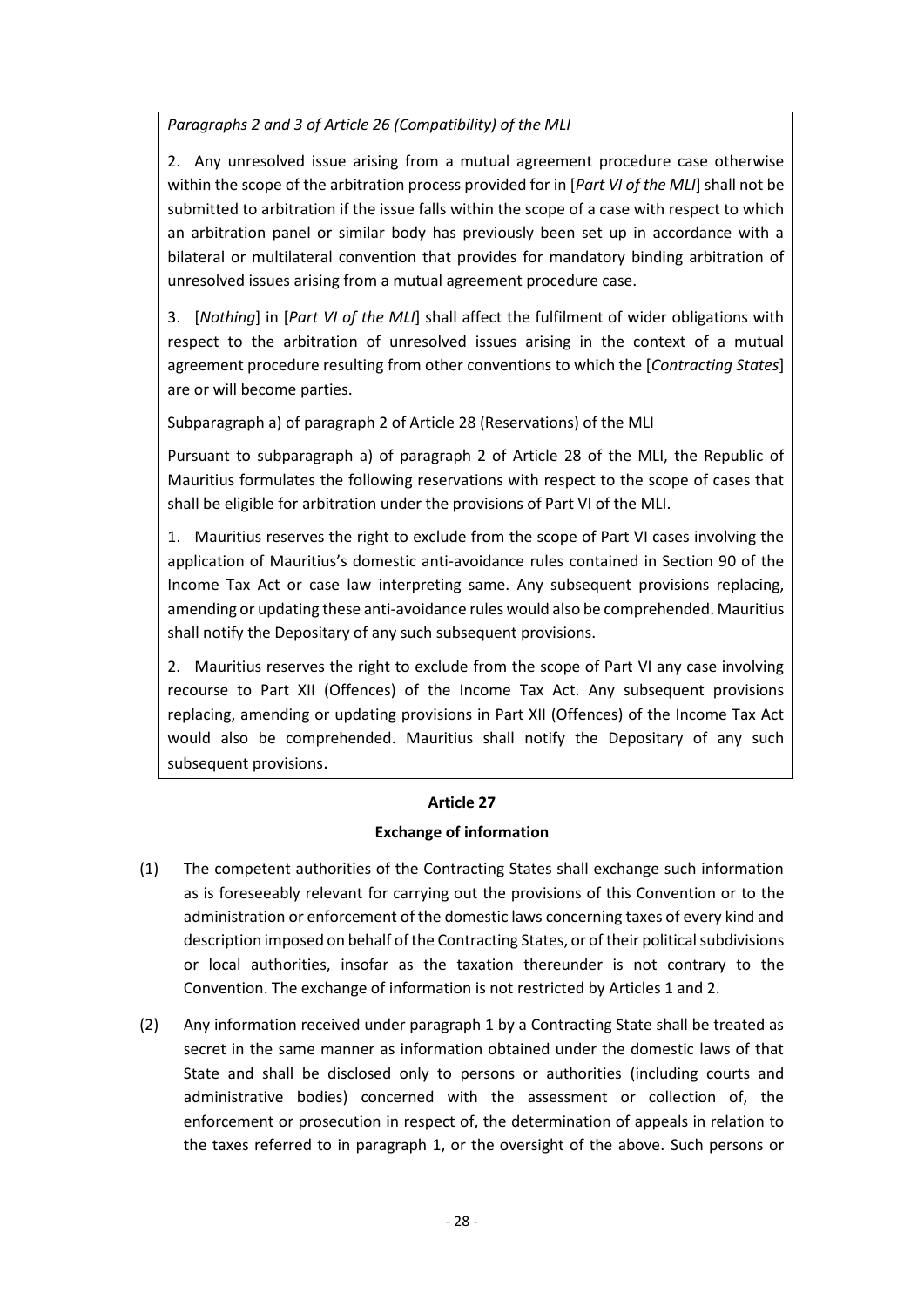authorities shall use the information only for such purposes. They may disclose the information in public court proceedings or in judicial decisions.

- (3) In no case shall the provisions of paragraphs 1 and 2 be construed so as to impose on a Contracting State the obligation:
	- (a) to carry out administrative measures at variance with the laws and administrative practice of that or of the other Contracting State;
	- (b) to supply information which is not obtainable under the laws or in the normal course of the administration of that or of the other Contracting State;
	- (c) to supply information which would disclose any trade, business, industrial, commercial or professional secret or trade process, or information the disclosure of which would be contrary to public policy (ordre public).
- (4) If information is requested by a Contracting State in accordance with this Article, the other Contracting State shall use its information gathering measures to obtain the requested information, even though that other State may not need such information for its own tax purposes. The obligation contained in the preceding sentence is subject to the limitations of paragraph 3 but in no case shall such limitations be construed to permit a Contracting State to decline to supply information solely because it has no domestic interest in such information.
- (5) In no case shall the provisions of paragraph 3 be construed to permit a Contracting State to decline to supply information upon request solely because the information is held by a bank, other financial institution, nominee or person acting in an agency or a fiduciary capacity or because it relates to ownership interests in a person.

# **Article 28**

# **Diplomats**

- (1) Nothing in this Convention shall affect the fiscal privileges of diplomatic agents or consular officers under the general rules of international law or under the provisions of special agreements.
- (2) Notwithstanding the provisions of paragraph (1) of Article 4, an individual who is a member of the diplomatic, consular or permanent mission of a Contracting State or any third State which is situated in the other Contracting State and who is subjected to tax in that other State only if he derives income from sources therein, shall not be deemed to be a resident of that other State.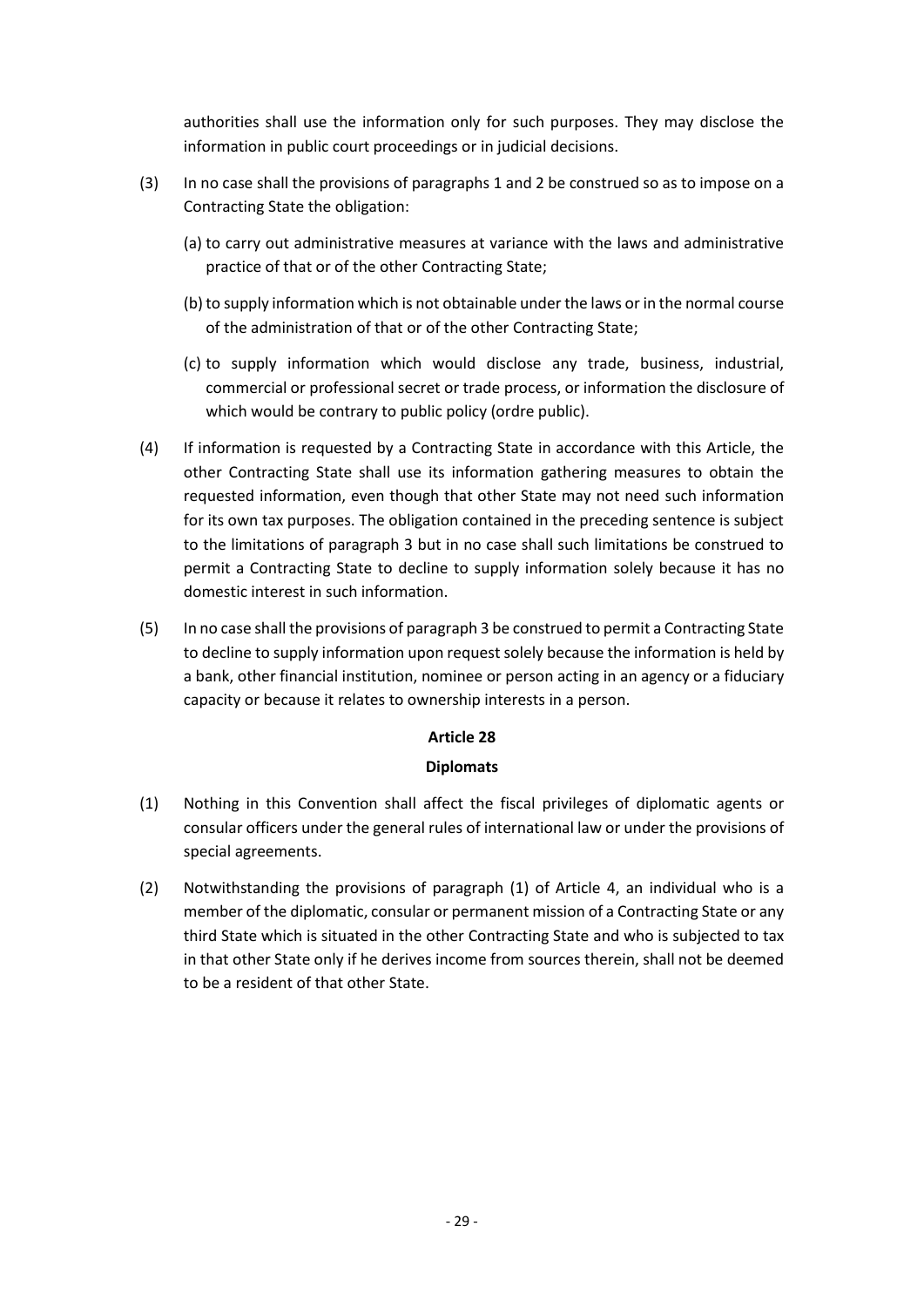*The following paragraph 1 of Article 7 of the MLI applies and supersedes the provisions of this Convention :*

### ARTICLE 7 OF THE MLI – PREVENTION OF TREATY ABUSE

(Principal purposes test provision)

Notwithstanding any provisions of [*the Convention*], a benefit under [*the Convention*] shall not be granted in respect of an item of income or capital if it is reasonable to conclude, having regard to all relevant facts and circumstances, that obtaining that benefit was one of the principal purposes of any arrangement or transaction that resulted directly or indirectly in that benefit, unless it is established that granting that benefit in these circumstances would be in accordance with the object and purpose of the relevant provisions of [*the Convention*].

*The following paragraph 4 of Article 7 of the MLI applies to paragraph 1 of Article 7 of the MLI :*

Where a benefit under [*the Convention*] is denied to a person under [*paragraph 1 of Article 7 of the MLI*], the competent authority of the [*Contracting State*] that would otherwise have granted this benefit shall nevertheless treat that person as being entitled to this benefit, or to different benefits with respect to a specific item of income or capital, if such competent authority, upon request from that person and after consideration of the relevant facts and circumstances, determines that such benefits would have been granted to that person in the absence of the transaction or arrangement referred to in [*paragraph 1 of Article 7 of the MLI*]. The competent authority of the [*Contracting State*] to which a request has been made under this paragraph by a resident of the other [*Contracting State*] shall consult with the competent authority of that other [*Contracting State*] before rejecting the request.

# **Article 29**

# **Entry into force**

- (1) This Convention shall be ratified and the instruments of ratification shall be exchanged as soon as possible.
- (2) This Convention shall enter into force on the date of the exchange of the instruments of ratification and its provisions shall have effect:
	- (a) in Mauritius:

in respect of income tax for any year of assessment beginning on or after 1 July next following the date on which the Convention enters into force;

(b) in Luxembourg:

- (i) in respect of taxes withheld at source, to income derived on or after 1 January of the calendar year during which the Convention enters into force;
- (ii) in respect of other taxes on income, and taxes on capital, to taxes chargeable for any taxable year beginning on or after 1 January of the calendar year during which the Convention enters into force.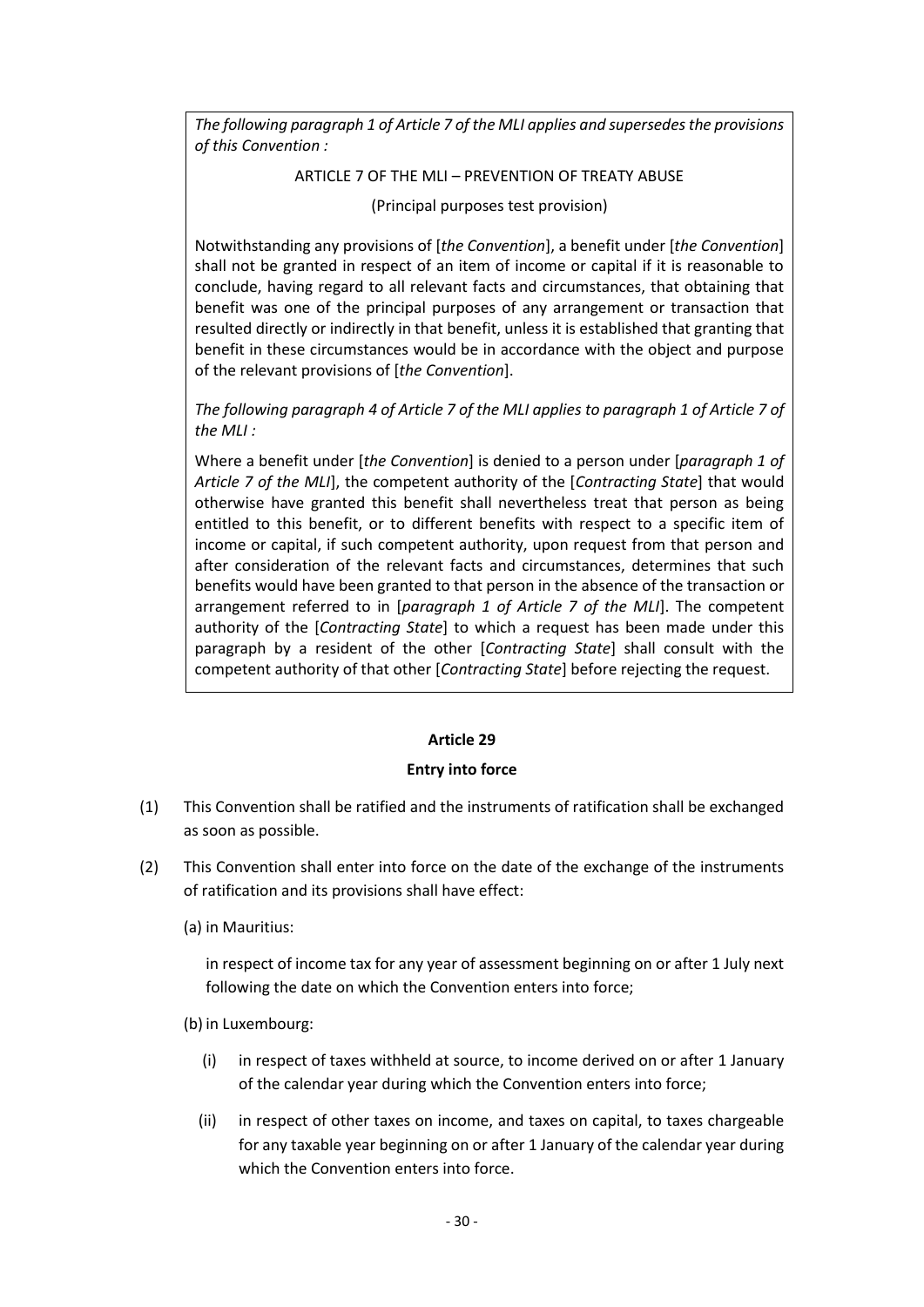### **Termination**

This Convention shall remain in force until terminated by one of the Contracting States. Either Contracting State may terminate the Convention, through the diplomatic channels, by giving notice of termination at least six months before the end of any calendar year after a period of five years from the date on which the Convention enters into force. In such event, the Convention shall cease to have effect:

- (a) in Mauritius: in respect of income tax for any year of assessment beginning on or after 1 July of the calendar year next following that in which the notice is given;
- (b) in Luxembourg:
	- (i) in respect of taxes withheld at source, to income derived on or after 1 January of the calendar year next following that in which the notice is given;
	- (ii) in respect of other taxes on income, and taxes on capital, to taxes chargeable for any taxable year beginning on or after 1 January of the calendar year next following that in which the notice is given.